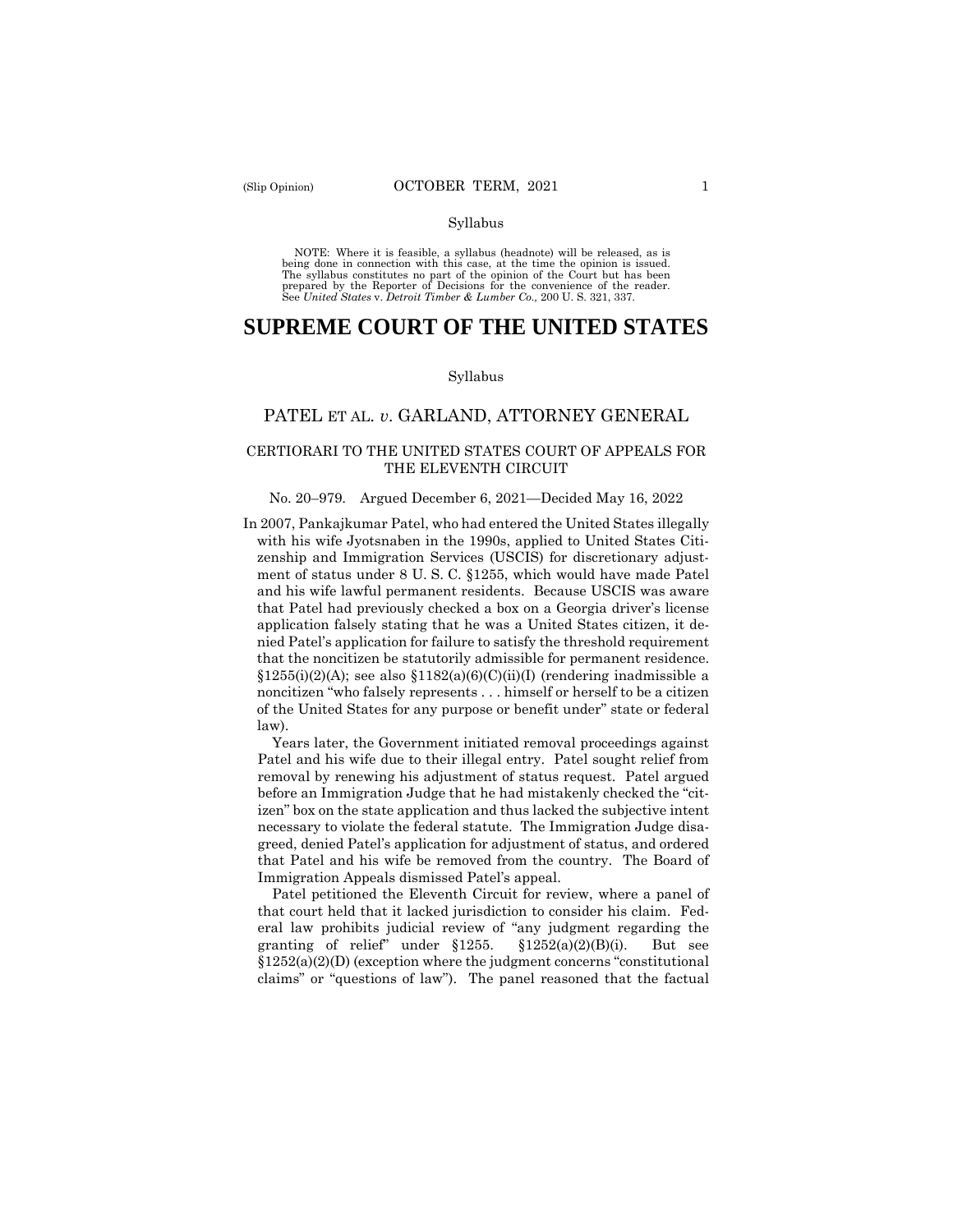determinations of which Patel sought review—whether he had testified credibly and whether he had subjectively intended to misrepresent himself as a citizen—each qualified as an unreviewable judgment. On rehearing, the en banc court agreed with the panel. This Court granted certiorari to resolve a Circuit conflict as to the scope of  $$1252(a)(2)(B)(i).$ 

*Held*: Federal courts lack jurisdiction to review facts found as part of discretionary-relief proceedings under §1255 and the other provisions enumerated in  $$1252(a)(2)(B)(i)$ . Pp. 6-17.

(a) This case largely turns on the scope of the word "judgment" as used in  $$1252(a)(2)(B)(i)$ . In support of the judgment below, Courtappointed a*micus* defines it as any authoritative decision—encompassing any and all decisions relating to the granting or denying of discretionary relief. By contrast, the Government argues that it refers exclusively to a decision requiring the use of discretion, which the factual findings in this case are not. Patel agrees that "judgment" implies an exercise of discretion but interprets the qualifying phrase "regarding the granting of relief" as focusing the jurisdictional bar on only the Immigration Judge's ultimate decision whether to grant relief. Everything else, he says, is reviewable. Pp. 6–14.

 lief" but also any judgment *relating to* the granting of relief. *Amicus*' (1) Only *amicus*' definition fits the text and context of §1252(a)(2)(B)(i). " [T]he word 'any' has an expansive meaning." *Babb*  v. *Wilkie*, 589 U. S. \_\_\_, \_\_\_, n. 2 (some internal quotation marks omitted). As applied here, "any" means a judgment " 'of whatever kind' " under §1255 and the other enumerated provisions. *United States* v. *Gonzales,* 520 U. S. 1, 5. The word "regarding" has a similarly "broadening effect." *Lamar, Archer & Cofrin, LLP* v. *Appling*, 584 U. S. \_\_\_, . Thus,  $$1252(a)(2)(B)(i)$  encompasses not just "the granting of rereading is reinforced by Congress' later addition of  $$1252(a)(2)(D)$ , which preserves review of legal and constitutional questions but makes no mention of preserving review of questions of fact. Moreover, this Court has already relied on subparagraph (D) to all but settle that judicial review of factfinding is unavailable. See *Guerrero-Lasprilla* v. *Barr*, 589 U. S. \_\_\_; *Nasrallah* v. *Barr,* 590 U. S. \_\_\_ (2020). Pp. 8–10.

(2) The Government's and Patel's interpretations read like elaborate efforts to avoid the text's most natural meaning. The Government cites dictionary definitions such as "the mental or intellectual process of forming an opinion or evaluation by discerning and comparing" as indicating that "judgment" refers exclusively to a discretionary decision, which it describes as one that is "subjective or evaluative." Brief for Respondent 12. The factual findings in this case, it says, do not fit that description. The Government is wrong about both text and context. A "judgment" does not necessarily involve discretion, nor does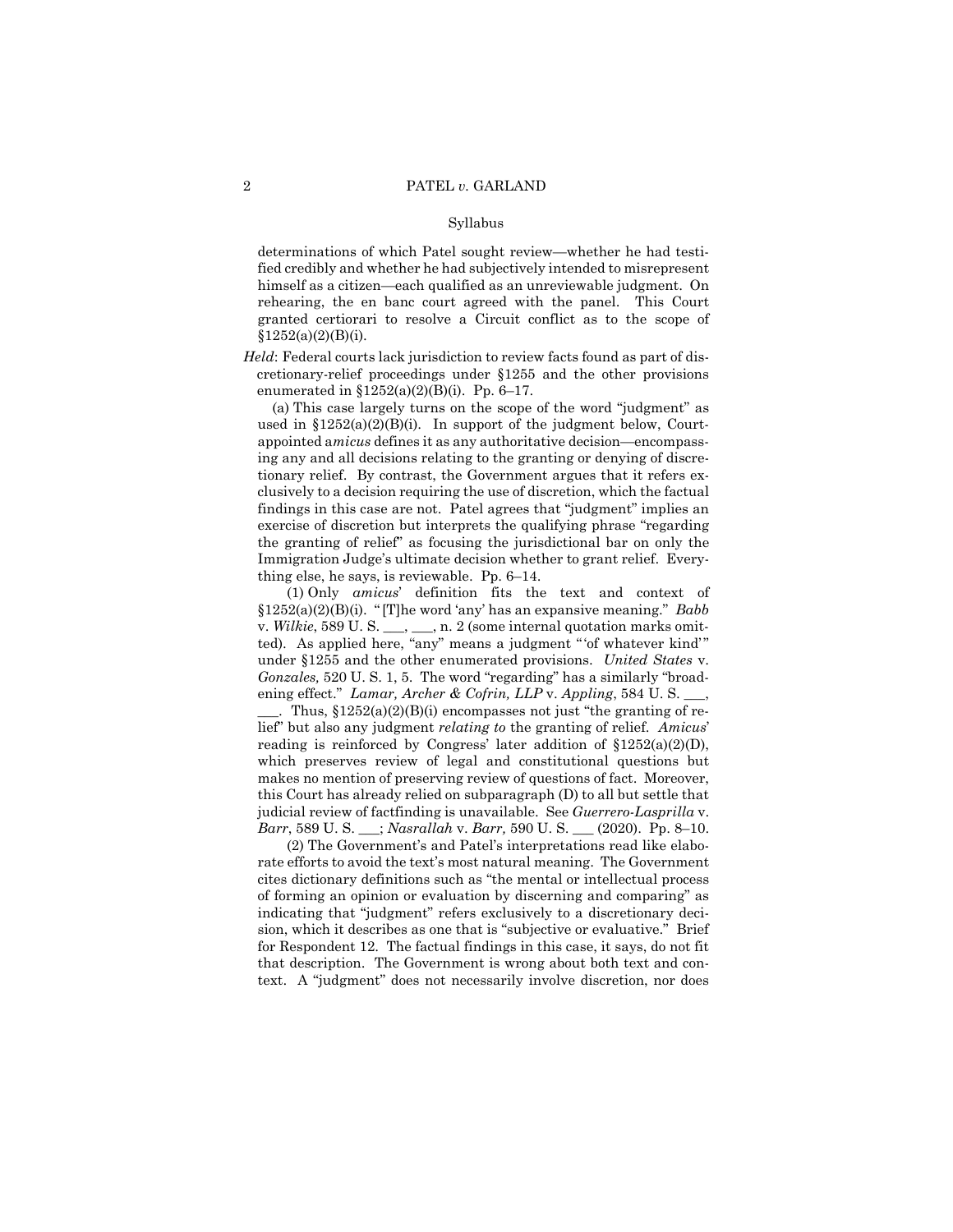the *kind* of judgment to which §1252(a)(2)(B)(i) refers is discretionary. context indicate that only discretionary judgments are covered by  $§1252(a)(2)(B)(i)$ . Rather than delineating a special category of discretionary determinations, the cited definitions—none of which expressly references discretion—simply describe the decisionmaking process, which might involve a matter that the Government treats as "subjective" or one that it deems "objective." Using the word "judgment" to describe the fact determinations at issue in this case is perfectly natural. See, *e.g., Teva Pharmaceuticals USA, Inc.* v*. Sandoz, Inc*., 574 U. S. 318, 327. To succeed, the Government must show that in context, But the text of that provision applies to "*any* judgment." Had Congress intended to limit the jurisdictional bar to "discretionary judgments," it could easily have used that language, as it did elsewhere in the immigration code. The Government's reliance on *Kucana* v. *Holder,* 558 U. S. 233, is inapposite. That case said or implied nothing about review of nondiscretionary decisions. Pp. 10–13.

(3) Neither does Patel's interpretation square with the text or context of §1252(a)(2)(B)(i). He claims that the phrase "any judgment *regarding the granting of relief*" refers only to the ultimate grant or denial of relief, leaving *all* eligibility determinations reviewable. Patel's interpretation reads "regarding" out of the statute entirely. Patel also fails to explain why subparagraph (B)'s bar should be read differently from subparagraph (C)'s prohibition on reviewing final orders of removal for certain criminal offenses. Given the similarities of those two provisions—each precludes judicial review in the same way and bears the same relationship to subparagraph (D)—there is no reason to think that subparagraph (B) would allow a court to review the factual underpinnings of a decision when subparagraph (C) prohibits just that. Pp. 13–14.

(b) Patel and the Government object that this Court's interpretation would arbitrarily prohibit review of some factual determinations made in the discretionary-relief context that would be reviewable if made elsewhere in removal proceedings. But the distinction simply reflects Congress' choice to provide reduced procedural protection for discretionary relief. And while this Court does not decide what effect, if any, its decision has on review of discretionary-relief determinations made outside of removal proceedings, the Court rejects Patel's and the Government's contention that the risk of foreclosing such review should change its interpretation here. As the Court has emphasized many times before, policy concerns cannot trump the best interpretation of the statutory text. Pp. 15–17.

(c) As a last resort, Patel and the Government argue that the statute is ambiguous enough to trigger the presumption that Congress did not intend to foreclose judicial review. Here, however, the text and context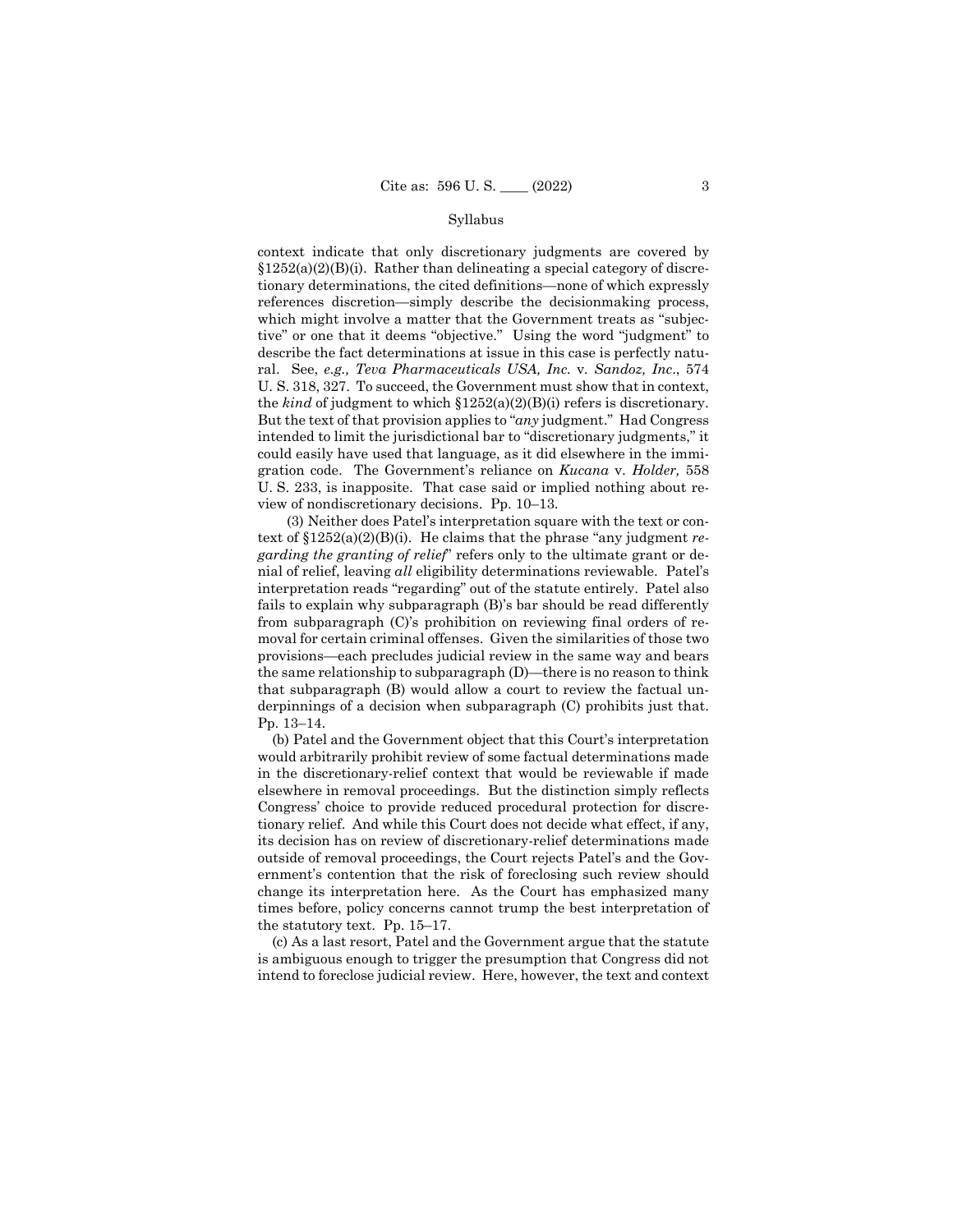of §1252(a)(2)(B)(i) clearly indicate that judicial review of fact determinations is precluded in the discretionary-relief context, and the Court has no reason to resort to the presumption of reviewability. P. 17.

## 971 F. 3d 1258, affirmed.

BARRETT, J., delivered the opinion of the Court, in which ROBERTS, C. J., and THOMAS, ALITO, and KAVANAUGH, JJ., joined. GORSUCH, J., filed a dissenting opinion, in which BREYER, SOTOMAYOR, and KAGAN, JJ., joined.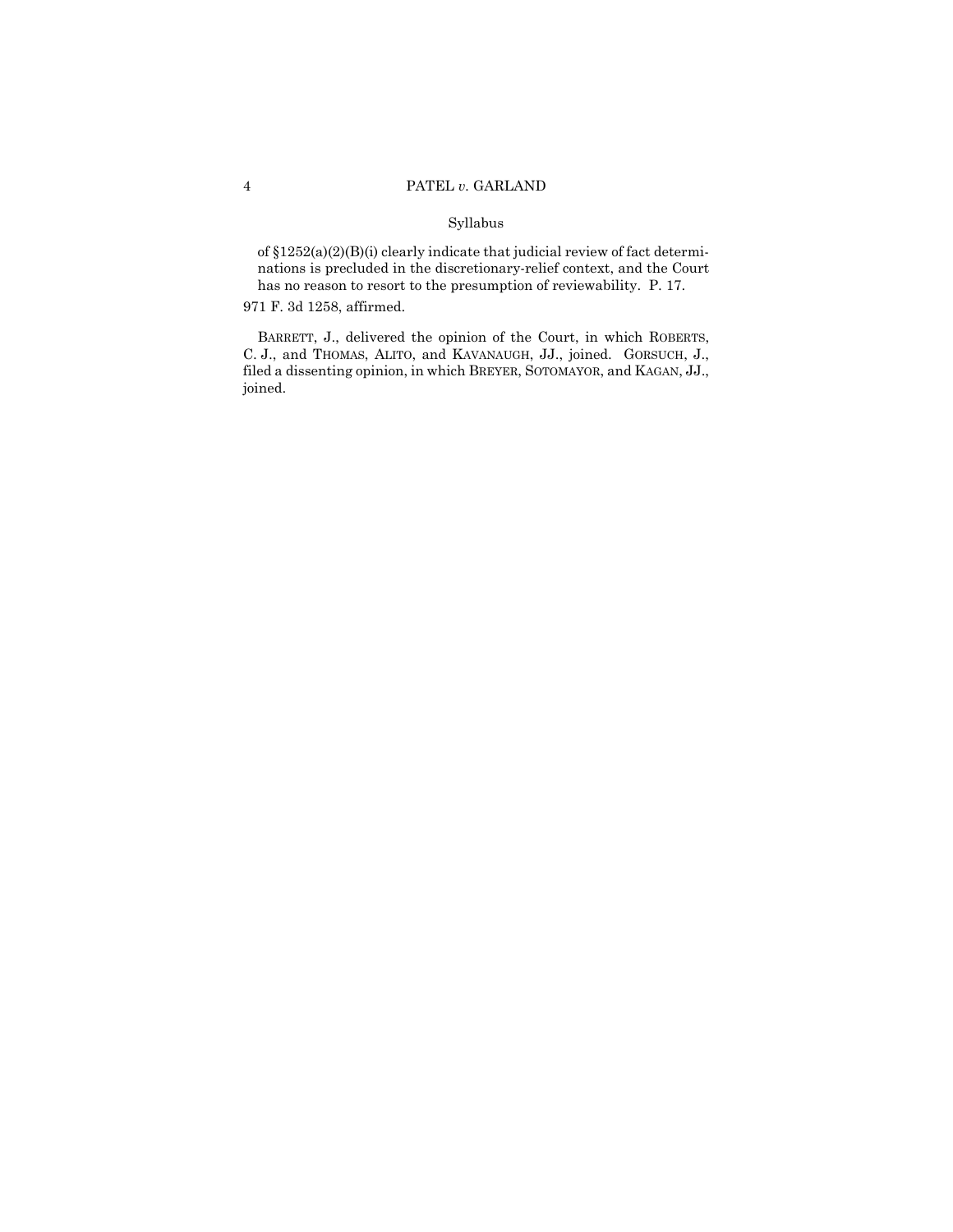NOTICE: This opinion is subject to formal revision before publication in the preliminary print of the United States Reports. Readers are requested to notify the Reporter of Decisions, Supreme Court of the United States, Wash-ington, D. C. 20543, of any typographical or other formal errors, in order that corrections may be made before the preliminary print goes to press.

# $\frac{1}{2}$  ,  $\frac{1}{2}$  ,  $\frac{1}{2}$  ,  $\frac{1}{2}$  ,  $\frac{1}{2}$  ,  $\frac{1}{2}$  ,  $\frac{1}{2}$ **SUPREME COURT OF THE UNITED STATES**

## $\frac{1}{2}$  ,  $\frac{1}{2}$  ,  $\frac{1}{2}$  ,  $\frac{1}{2}$  ,  $\frac{1}{2}$  ,  $\frac{1}{2}$ No. 20–979

# PANKAJKUMAR S. PATEL, ET AL., PETITIONERS *v.*  MERRICK B. GARLAND, ATTORNEY GENERAL

# ON WRIT OF CERTIORARI TO THE UNITED STATES COURT OF APPEALS FOR THE ELEVENTH CIRCUIT

## [May 16, 2022]

## JUSTICE BARRETT delivered the opinion of the Court.

Congress has comprehensively detailed the rules by which noncitizens may enter and live in the United States. When noncitizens violate those rules, Congress has provided procedures for their removal. At the same time, there is room for mercy: Congress has given the Attorney General power to grant relief from removal in certain circumstances.

Federal courts have a very limited role to play in this process. With an exception for legal and constitutional questions, Congress has barred judicial review of the Attorney General's decisions denying discretionary relief from removal. We must decide how far this bar extends—specifically, whether it precludes judicial review of factual findings that underlie a denial of relief. It does.

I

# A

A noncitizen who enters the United States illegally or who otherwise violates its laws may be removed from the country. 8 U. S. C. §§1182, 1227, 1229a. Removal proceedings are conducted by immigration judges in the United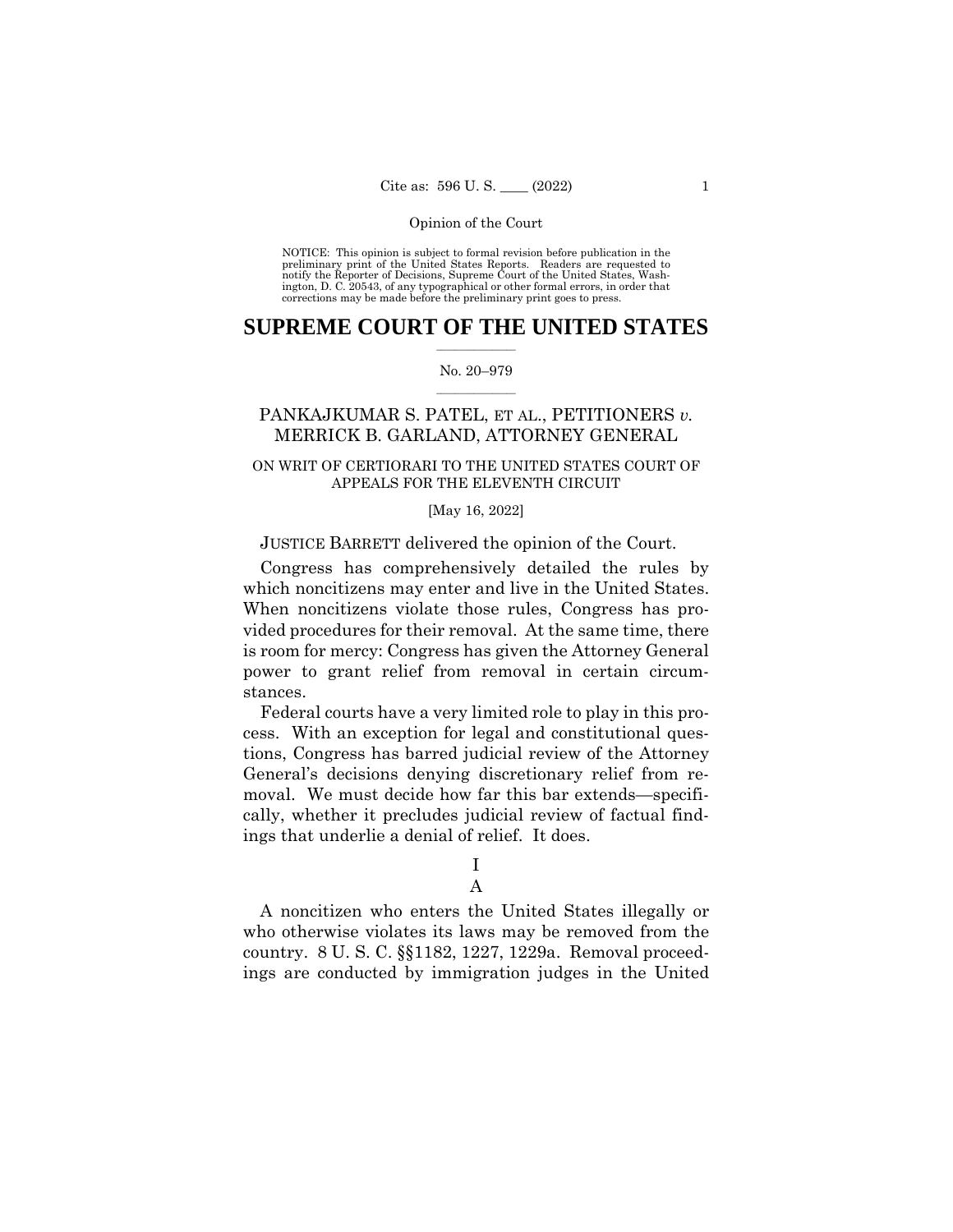# 2 PATEL *v.* GARLAND

#### Opinion of the Court

States Department of Justice who exercise the authority of the Attorney General. §1229a(a)(1); 8 CFR §§1240.1(a)(1),  $1245.2(a)(1)(i)$  (2021). If an immigration judge decides that a noncitizen is removable, the judge is authorized to order the removal of the noncitizen from the United States. 8 U. S. C. §1229a(c)(5).

Being found removable is not always the end of the story, though, because Congress has authorized relief from removal in certain contexts. For example, the Attorney General has discretion to adjust the status of an eligible noncitizen who entered the United States illegally to that of lawful permanent resident, forgiving the illegal entry and protecting the noncitizen from removal on that ground. See §1255(i). (As with authority over removal generally, the Attorney General has delegated to immigration judges the ability to grant relief from removal. 8 CFR  $§1240.1(a)(1)(ii)$ .) To be eligible for such relief, a noncitizen must show that he satisfies various threshold requirements established by Congress. Yet eligibility only gets a noncitizen so far. Because relief from removal is always "'a matter of grace,'" even an eligible noncitizen must persuade the immigration judge that he merits a favorable exercise of discretion. *INS* v. *St. Cyr*, 533 U. S. 289, 308 (2001). And if the judge decides that denial would be appropriate regardless of eligibility, the judge need not address eligibility at all. See *INS* v. *Bagamasbad*, 429 U. S. 24, 25–26 (1976) (*per curiam*).

Congress has sharply circumscribed judicial review of the discretionary-relief process. Title 8 U. S. C. §1252(a)(2)(B) provides:

"Notwithstanding any other provision of law (statutory or nonstatutory), including section 2241 of title 28, or any other habeas corpus provision, and sections 1361 and 1651 of such title, and except as provided in sub-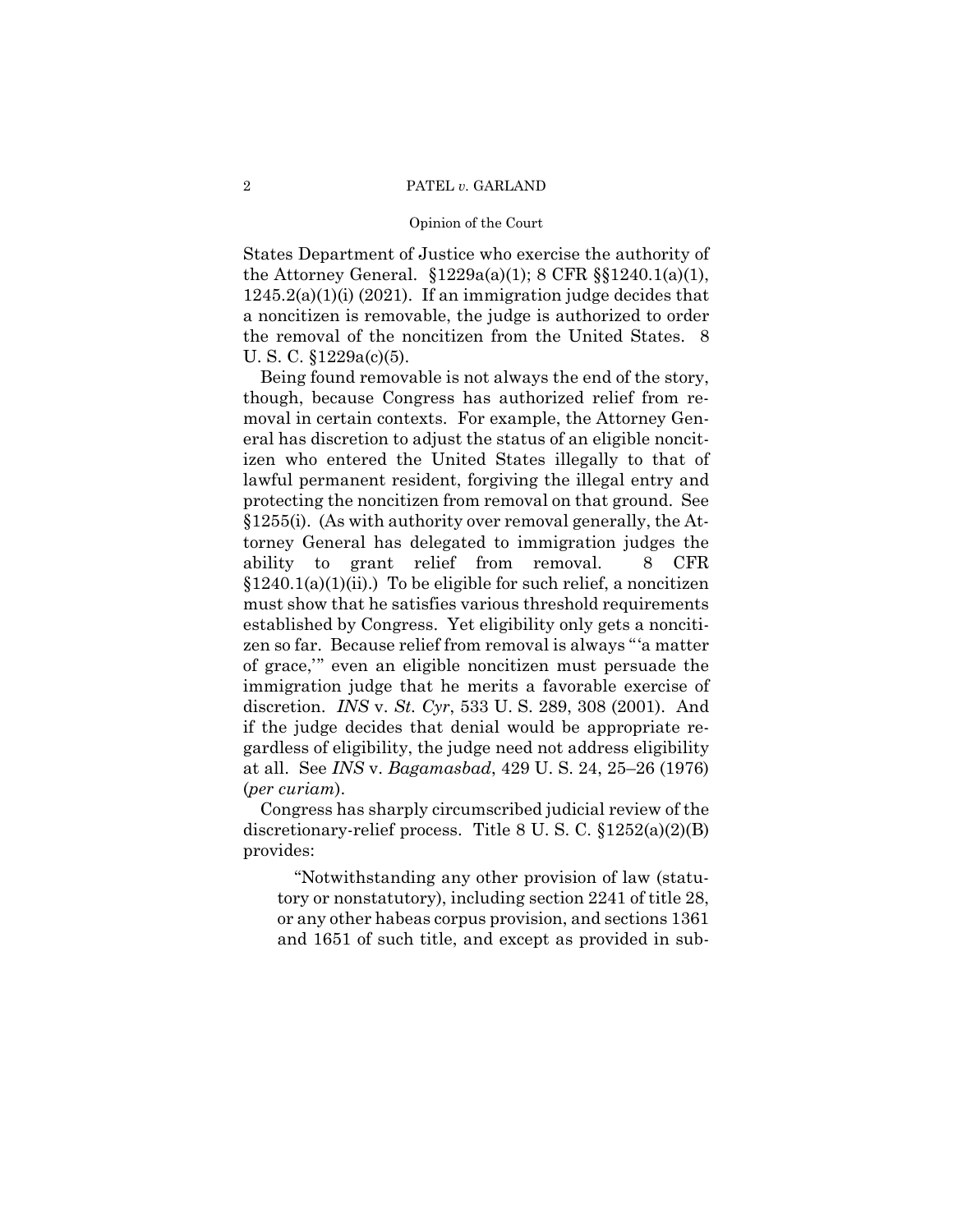paragraph (D), and regardless of whether the judgment, decision, or action is made in removal proceedings, no court shall have jurisdiction to review—

"(i) any judgment regarding the granting of relief under section 1182(h), 1182(i), 1229b, 1229c, or 1255 of this title."

This bar has an important qualification: "Nothing in subparagraph (B) . . . shall be construed as precluding review of constitutional claims or questions of law raised upon a petition for review filed with an appropriate court of appeals in accordance with this section."  $$1252(a)(2)(D)$ . Notably, this qualification does not preserve review of questions of fact.

B

Pankajkumar Patel and his wife Jyotsnaben entered the United States illegally in the 1990s. In 2007, Patel applied to United States Citizenship and Immigration Services (USCIS) (a component of the Department of Homeland Security (DHS)) for adjustment of status under §1255(i). See 8 CFR §245.2(a)(1) (giving USCIS authority over applications for adjustment of status made outside of removal proceedings). If granted, this adjustment would have excused Patel's illegal entry and made him a lawful permanent resident. (Patel's wife, the other petitioner in this case, applied for derivative adjustment of status based on Patel's application.) While his request to USCIS was pending, Patel also applied for a Georgia driver's license. On that application, he checked a box falsely stating that he was a United States citizen.

USCIS denied Patel's application for adjustment of status because of that misrepresentation. One of the eligibility requirements for adjustment is that the noncitizen be statutorily admissible for permanent residence. 8 U. S. C.  $$1255(i)(2)(A)$ . USCIS decided that Patel failed to satisfy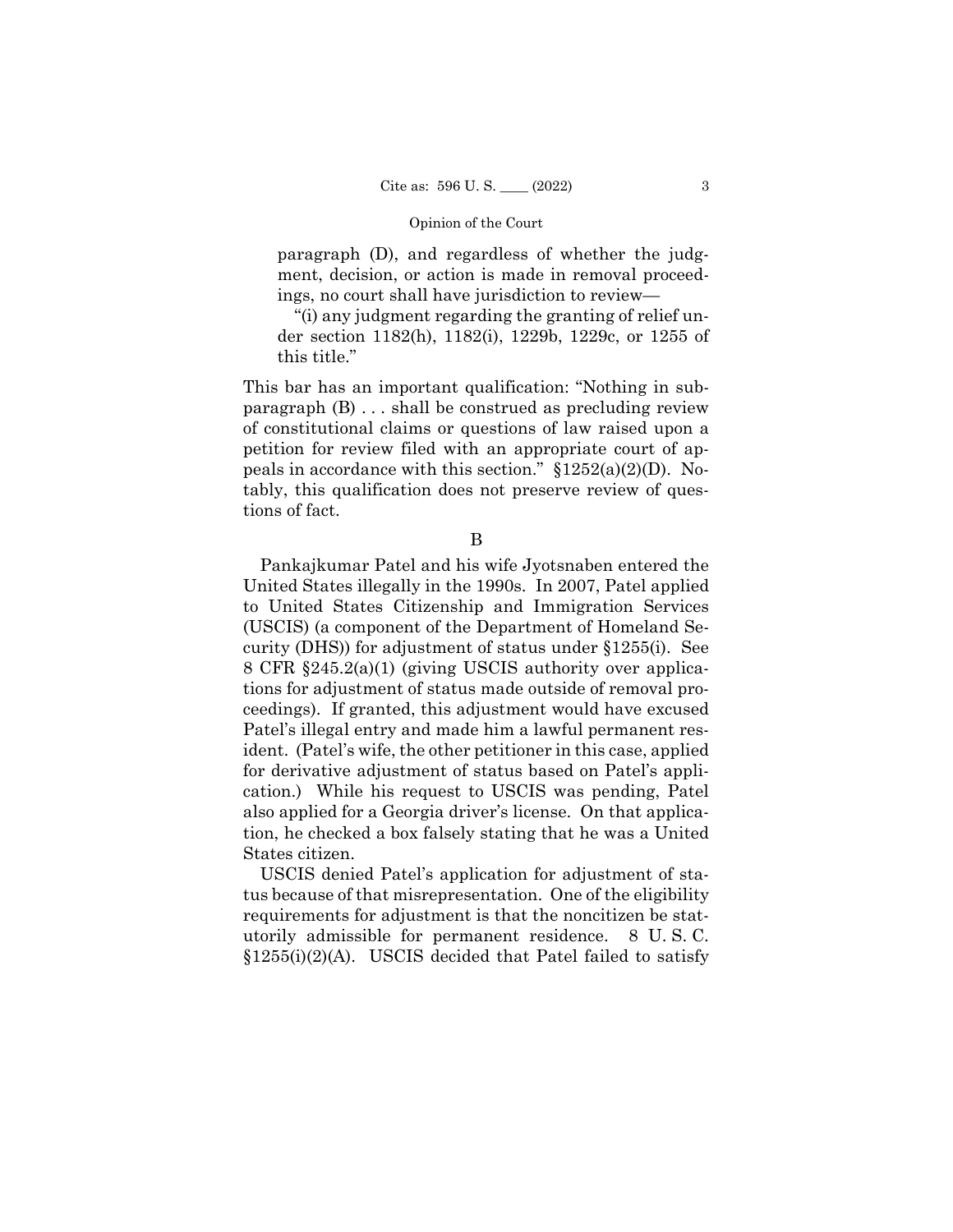# 4 PATEL *v.* GARLAND

## Opinion of the Court

this requirement. Section  $1182(a)(6)(C)(ii)(I)$  renders inadmissible an "alien who falsely represents, or has falsely represented, himself or herself to be a citizen of the United States for any purpose or benefit under" state or federal law. The Board of Immigration Appeals (BIA) has interpreted this provision to apply when a noncitizen (1) makes a false representation of citizenship (2) that is material to a purpose or benefit under the law (3) with the subjective intent of obtaining the purpose or benefit. *Matter of Richmond*, 26 I. & N. Dec. 779, 786–787 (2016). Applying this test, USCIS concluded that Patel had violated  $$1182(a)(6)(C)(ii)(I)$  and was therefore ineligible for status adjustment.

Several years later, DHS initiated removal proceedings against the Patels because they were present in the United States without having been admitted—the same illegal entry that Patel had sought to remedy in his initial application for adjustment of status. See §1182(a)(6)(A)(i). Patel conceded that he was removable on that ground but sought relief from removal by repeating his request for discretionary adjustment to lawful permanent resident status.

Now before an Immigration Judge, Patel's request for relief raised the same question that had been at issue in his application before USCIS: whether the misrepresentation of citizenship on his driver's license application rendered him ineligible for discretionary adjustment. He conceded that he had checked the "citizen" box on that application. But he argued that he had done so by accident—and therefore without the subjective intent that the BIA has interpreted  $$1182(a)(6)(C)(ii)(I)$  to require.

The Immigration Judge concluded otherwise. The judge explained that Patel was evasive when asked exactly how he had made a mistake. And though Patel testified that he had provided his alien registration number on his application, which would have identified him as a noncitizen, the actual application showed that he had not. The judge also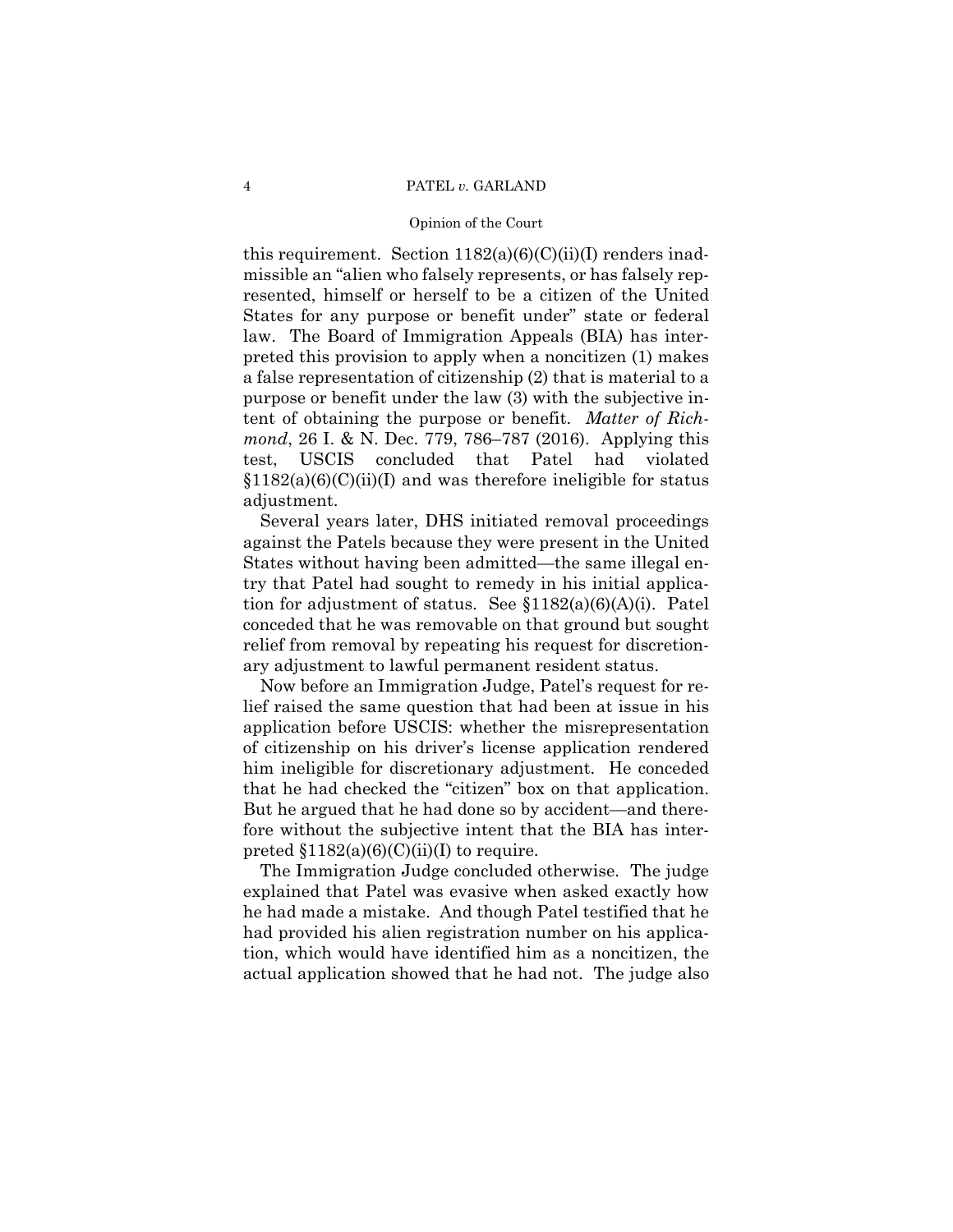noted that Patel had falsely represented his manner of entry into the United States on an application for asylum. Based on this evidence, the judge found that Patel's testimony was not credible and that he had intentionally represented that he was a citizen. The judge accordingly denied Patel's application for adjustment of status and ordered that he and his wife be removed from the United States. Patel appealed the decision to the BIA, which determined that the judge's factual findings were not clearly erroneous and dismissed the appeal.

Patel petitioned the Eleventh Circuit for review, arguing that any reasonable judge would have been "compelled to conclude" that his testimony was credible and that he had made an honest mistake on the form. See  $$1252(b)(4)(B)$ ("[A]dministrative findings of fact are conclusive unless any reasonable adjudicator would be compelled to conclude to the contrary"). A panel of that court held that it lacked jurisdiction to consider Patel's claim because federal law prohibits judicial review of "any judgment regarding the granting of relief" under  $$1255$ , the adjustment-of-status provision.  $$1252(a)(2)(B)(i)$ . And the factual determinations of which Patel sought review—whether he had testified credibly and whether he had subjectively intended to misrepresent himself as a citizen—each qualified, in the panel's view, as a "judgment regarding the granting of relief." See *Patel* v. *United States Atty. Gen.*, 917 F. 3d 1319, 1327 (2019).

On rehearing en banc, both Patel and the Government argued that the panel had erred. Patel contended that the bar on judicial review applied only to the *ultimate* decision to grant or deny adjustment of status—not to any subsidiary decisions regarding an applicant's eligibility to be considered for relief. The Government argued that the bar applied not only to the ultimate decision to grant or deny relief but also to any *discretionary* determinations made at the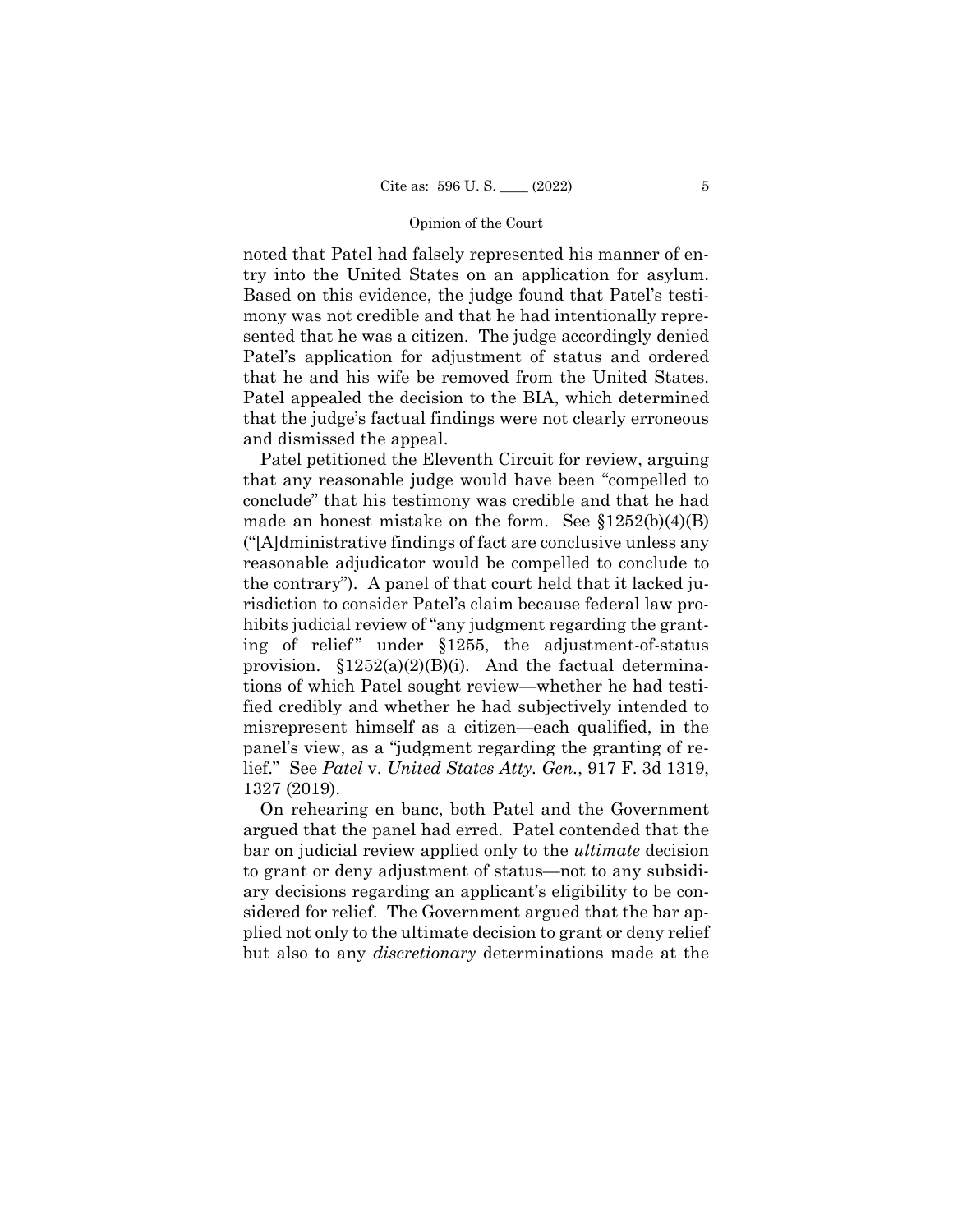## 6 PATEL *v.* GARLAND

## Opinion of the Court

eligibility stage. And in the Government's view, the Immigration Judge's factual findings were "nondiscretionary" determinations to which the bar did not apply.

A majority of the full Eleventh Circuit agreed with the panel decision and held that all factual determinations made as part of considering a request for discretionary relief fall within  $$1252(a)(2)(B)(i)$ 's prohibition on judicial review. *Patel* v. *United States Atty*. *Gen.*, 971 F. 3d 1258, 1272–1273 (2020). In reaching this conclusion, the Eleventh Circuit deepened a split among the courts of appeals as to the scope of  $$1252(a)(2)(B)(i).<sup>1</sup>$ 

 We granted certiorari to resolve the conflict. 594 U. S. \_\_\_ (2021). Because the Government has continued to take the position that  $$1252(a)(2)(B)(i)$  does not prohibit review of the fact determinations at issue, we invited Taylor A. R. Meehan to brief and argue this case, as *amicus curiae*, in support of the judgment below.  $594 \text{ U.S.}$  (2021). She has ably discharged her responsibilities.

# II

Section  $1252(a)(2)(B)(i)$  strips courts of jurisdiction to review "any judgment regarding the granting of relief " under §1255. The outcome of this case largely turns on the scope of the word "judgment," an issue on which the parties and

<sup>&</sup>lt;sup>1</sup>The Fourth and Seventh Circuits appear to interpret  $$1252(a)(2)(B)(i)$ the way that the Eleventh Circuit does. See *Jean* v. *Gonzales*, 435 F. 3d 475, 480 (CA4 2006); *Cevilla* v. *Gonzales*, 446 F. 3d 658, 660–661 (CA7 2006). Other Courts of Appeals distinguish between discretionary and nondiscretionary judgments but do so in a way that seems to preclude all review of fact questions. See *Castro* v. *Holder*, 727 F. 3d 125, 128–129 (CA1 2013); *Rosario* v. *Holder*, 627 F. 3d 58, 61 (CA2 2010); *Arambula-Medina* v. *Holder*, 572 F. 3d 824, 828 (CA10 2009). The remainder to weigh in on the question take the Government's position. See *Mendez-Moranchel* v. *Ashcroft*, 338 F. 3d 176, 178–179 (CA3 2003); *Garcia-Melendez* v. *Ashcroft*, 351 F. 3d 657, 661 (CA5 2003); *Santana-Albarran*  v. *Ashcroft*, 393 F. 3d 699, 703 (CA6 2005); *Ortiz-Cornejo* v. *Gonzales*, 400 F. 3d 610, 612 (CA8 2005); *Mamigonian* v. *Biggs*, 710 F. 3d 936, 943–946 (CA9 2013).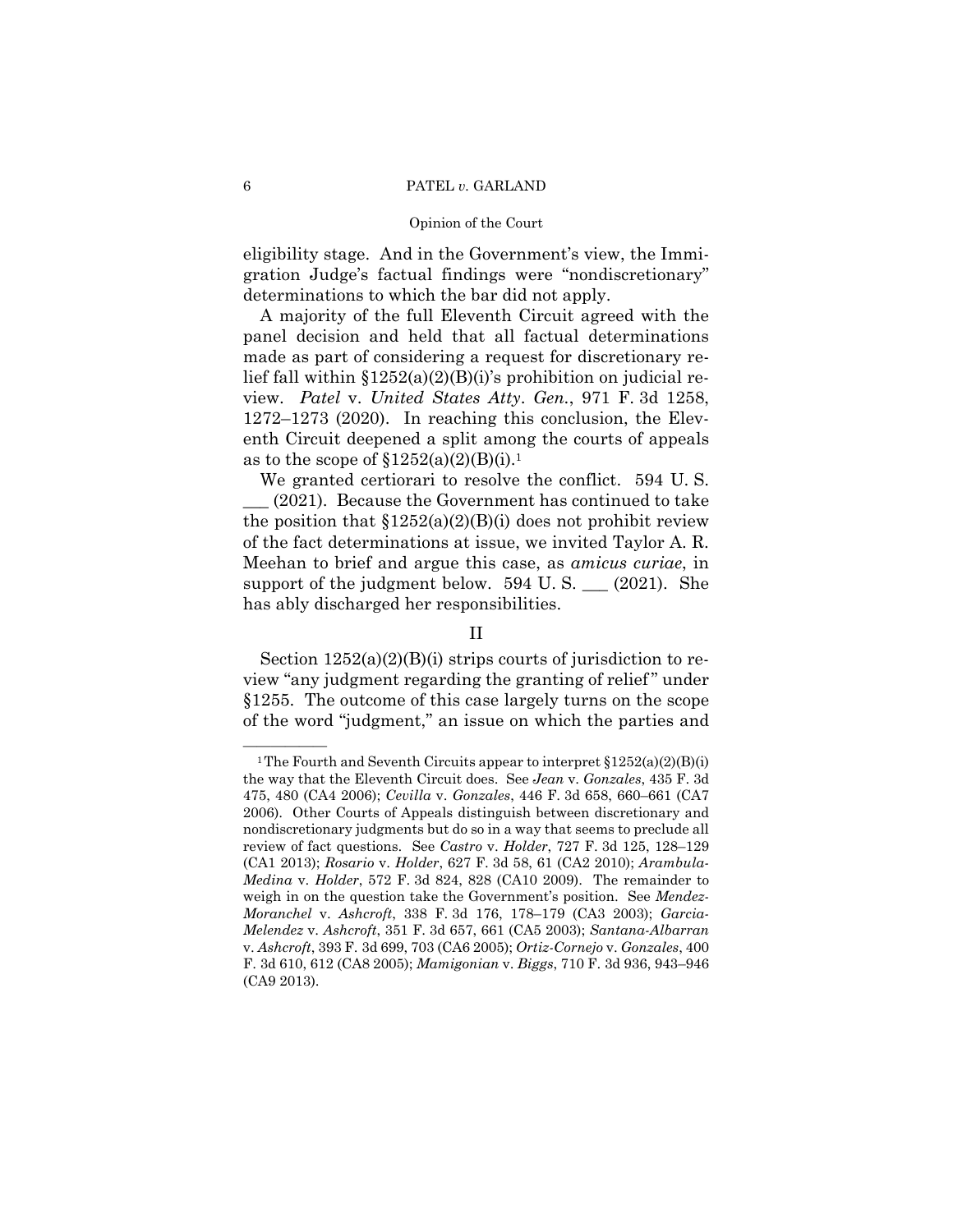*amicus* have three competing views.

*Amicus* maintains that "judgment" means any authoritative decision. See Webster's Third New International Dictionary 1223 (1993) ("a formal utterance or pronouncing of an authoritative opinion after judging," or "an opinion so pronounced"); 8 Oxford English Dictionary 294 (2d ed. 1989) ("[t]he pronouncing of a deliberate opinion upon a person or thing, or the opinion pronounced"). Under this broad definition,  $$1252(a)(2)(B)(i)$ 's prohibition "encompasses any and all decisions relating to the granting or denying" of discretionary relief. Brief for Court-Appointed *Amicus Curiae* 22–23. Factual findings fall within this category, *amicus* says, so the courts lack jurisdiction to review them.

The Government argues that, at least when used outside the context of a final judgment of a court, "judgment" does not refer to just any decision. According to the Government,  $$1252(a)(2)(B)(i)$ 's use of "judgment" refers exclusively to a decision that requires the use of discretion. Brief for Respondent 16–18. On this approach, some eligibility determinations are reviewable and others are not. For example, the determination that a noncitizen's removal would not result in exceptional and extremely unusual hardship for a spouse, parent, or child involves discretion (which makes it an unreviewable "judgment"), but the decision that an applicant has fewer than 10 years of continuous presence in the United States does not (which makes it reviewable). See *id.*, at 42 (citing 971 F. 3d, at 1296 (Martin, J., dissenting)); but see *Trejo* v. *Garland*, 3 F. 4th 760 (CA5 2021) (concluding to the contrary that hardship is nondiscretionary and so reviewable); *Singh* v. *Rosen*, 984 F. 3d 1142 (CA6 2021) (same). The Government classifies the factual findings at issue in this case—the Immigration Judge's conclusions that Patel's testimony was not credible and that he had lied on the form—as nondiscretionary and therefore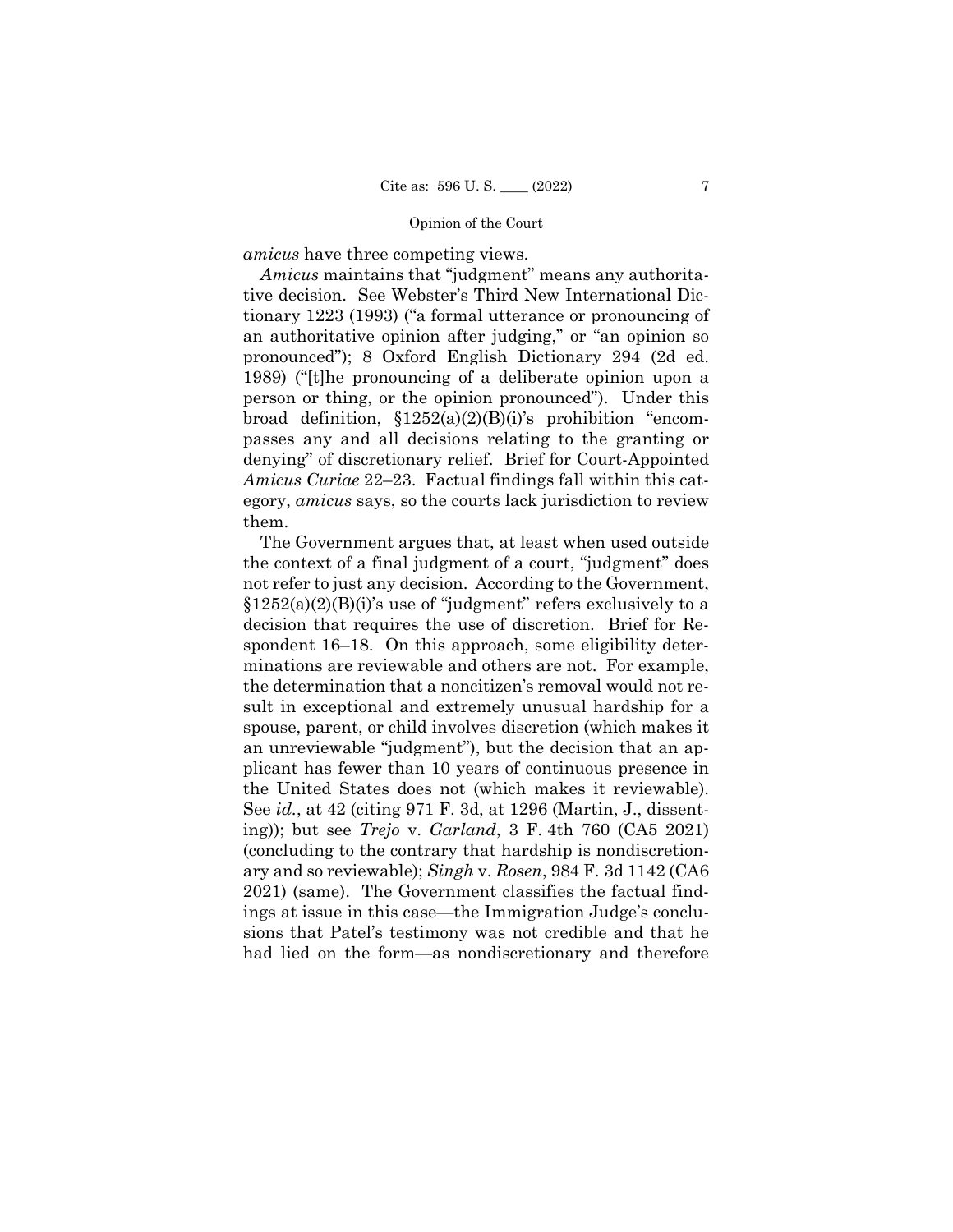outside the jurisdictional bar.2

Patel agrees with the Government that "judgment" implies an exercise of discretion, but unlike the Government, he would not sift through eligibility determinations to classify them as discretionary or nondiscretionary. Instead, Patel reads the phrase "regarding the granting of relief " to focus the jurisdictional bar narrowly on a single discretionary judgment: the immigration judge's decision whether to grant relief to an applicant eligible to receive it. Everything else, Patel says, is reviewable. JUSTICE GORSUCH adopts Patel's approach, rejecting the Government's interpretation as well as *amicus*'. See *post*, at 8 (dissenting opinion).

A

 this Court has "repeatedly explained," "'"the word 'any' has an expansive meaning."'" *Babb* v. *Wilkie*, 589 U. S. \_\_\_, *Amicus*' interpretation is the only one that fits  $$1252(a)(2)(B)(i)$ 's text and context. The provision does not restrict itself to certain kinds of decisions. Rather, it prohibits review of *any* judgment *regarding* the granting of relief under §1255 and the other enumerated provisions. As  $\ldots$ , n. 2 (2020) (slip op., at 5, n. 2); see also Webster's Third New International Dictionary, at 97 (defining "any" as "one or some indiscriminately of whatever kind"). Here, "any" means that the provision applies to judgments "'of whatever kind'" under §1255, not just discretionary judgments or the last-in-time judgment. See *United States* v. *Gonzales*, 520 U. S. 1, 5 (1997). Similarly, the use of "regarding"

<sup>&</sup>lt;sup>2</sup>Prior to 2001, the Government took the position that *amicus* now defends. Tr. of Oral Arg. 52–53. It adopted its current understanding as a matter of constitutional avoidance following this Court's decision in *INS*  v. *St. Cyr*, 533 U. S. 289 (2001). Tr. of Oral Arg. 53–54. Though the Government says that Congress' subsequent amendments to other parts of §1252, see *infra*, at 9, "ameliorat[ed] the constitutional concerns," it has not reverted to its original interpretation of  $$1252(a)(2)(B)(i)$ , Tr. of Oral Arg. 54.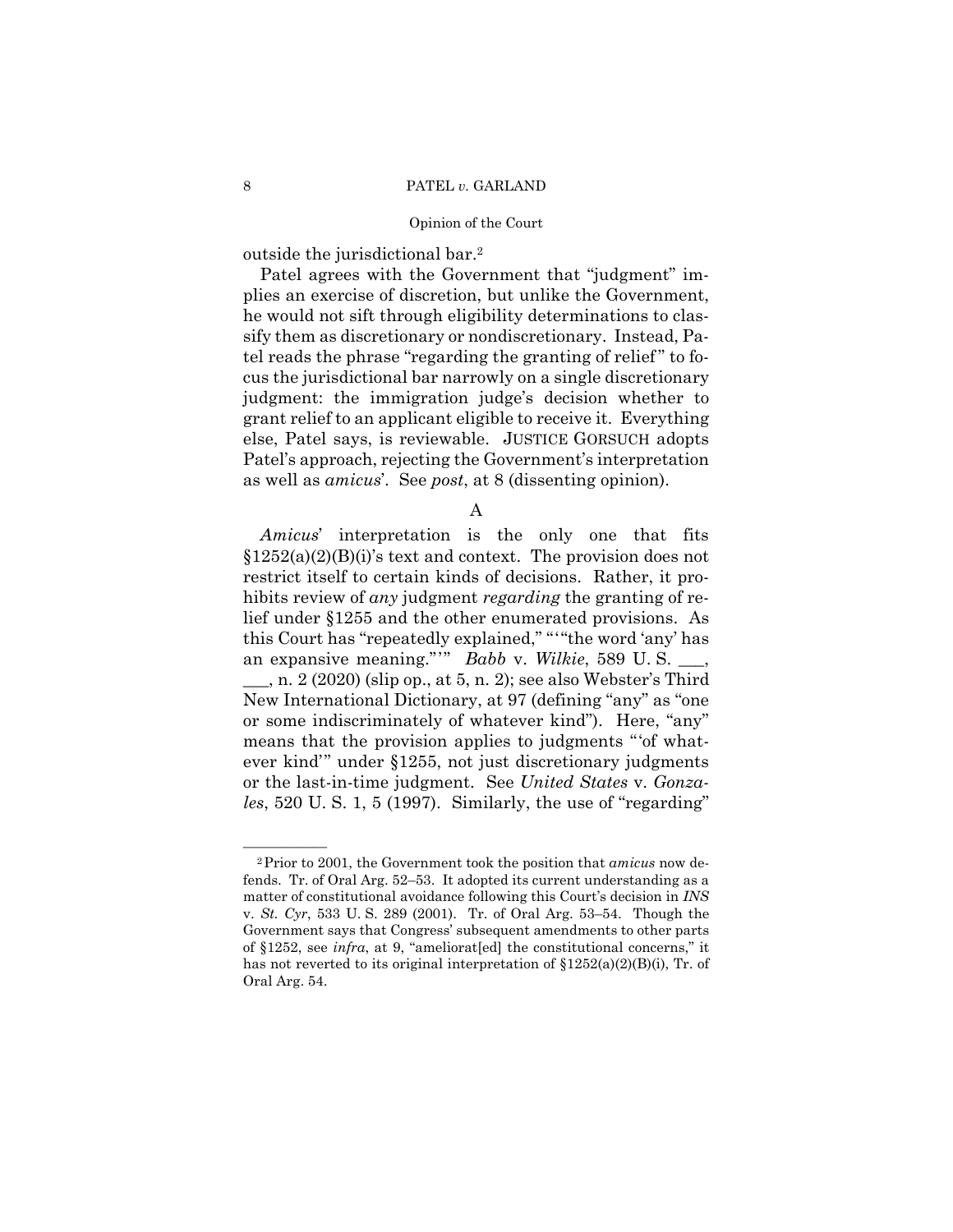"in a legal context generally has a broadening effect, ensuring that the scope of a provision covers not only its subject but also matters relating to that subject." *Lamar, Archer & Cofrin, LLP* v. *Appling*, 584 U. S. \_\_\_, \_\_\_ (2018) (slip op., at 7); see also Webster's Third New International Dictionary, at 1911 (defining "regarding" as "with respect to" or "concerning"). Thus,  $$1252(a)(2)(B)(i)$  encompasses not just "the granting of relief " but also any judgment *relating to*  the granting of relief. That plainly includes factual findings.

Section  $1252(a)(2)(D)$ , which preserves review of constitutional claims and questions of law, reinforces that conclusion. Congress added this subparagraph after we suggested in *St. Cyr* that barring review of all legal questions in removal cases could raise a constitutional concern. See 533 U. S., at 300, 314. The amendment is precise. While Congress could have responded to *St. Cyr* by lifting §1252's prohibitions on judicial review altogether, it instead excised only the legal and constitutional questions that implicated our concern. See §1252(a)(2)(D) ("Nothing in subparagraph (B) or (C)" or other similar provisions "shall be construed as precluding review of constitutional claims or questions of law");  $\S$ [1252(a)(2)(B), (C) (continuing to prohibit review "except as provided in subparagraph (D)"). And if Congress made such questions an exception, it must have left *something* within the rule. The major remaining category is questions of fact.

No surprise, then, that we have already relied on subparagraph (D) to all but settle that judicial review of factfinding is unavailable. In *Guerrero-Lasprilla* v. *Barr*, 589 U. S.

 $(2020)$ , we had to decide whether subparagraph  $(C)$  which bars review of "any final order of removal against an alien who is removable by reason of having committed" certain criminal offenses—prohibits review of how a legal standard applies to undisputed facts. Our answer turned on whether such an application counts as a question of law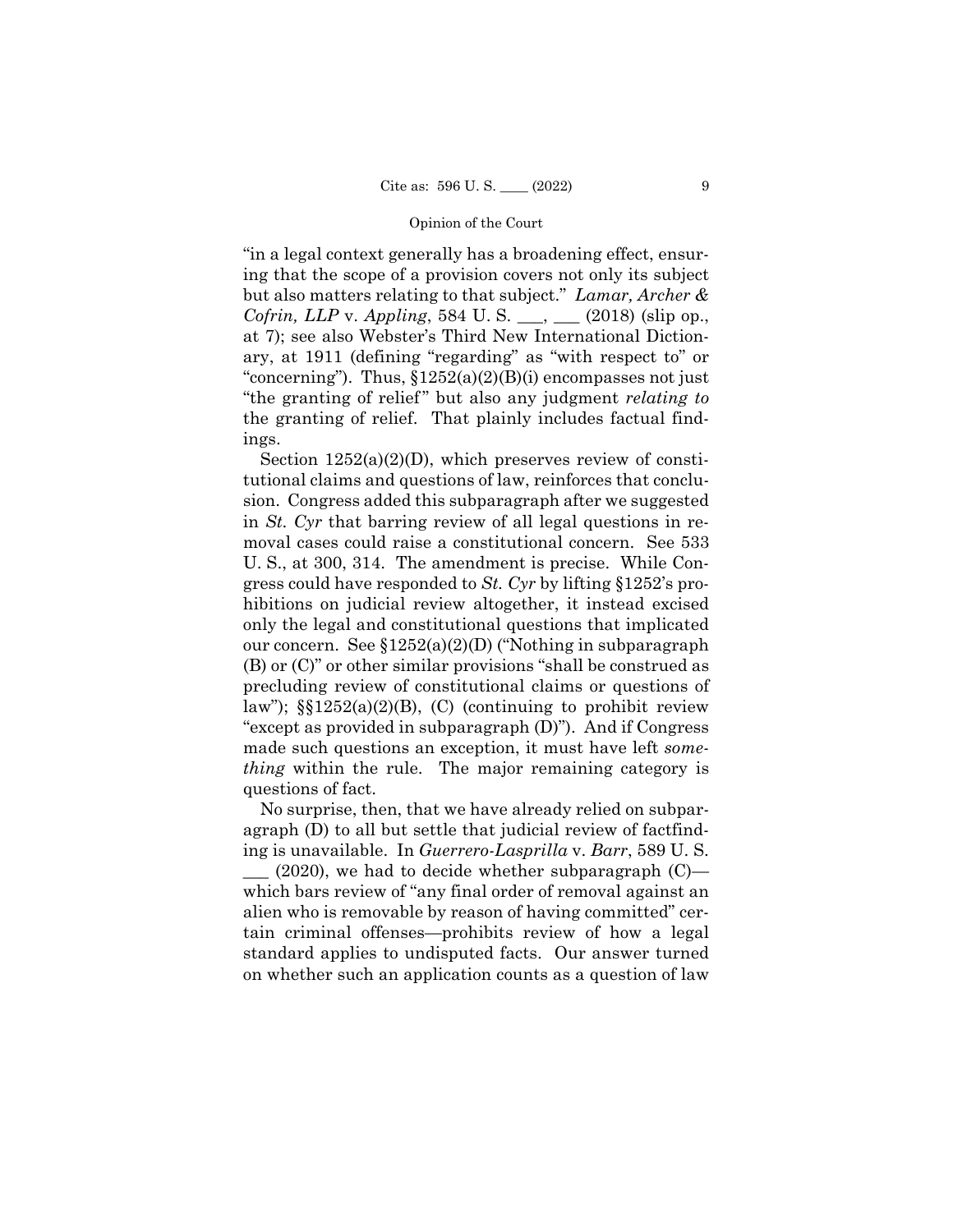for purposes of subparagraph  $(D)$ . *Id.*, at  $\_\_\_\_\_\_$  (slip op., at 3–4). In holding that it does, we explained that subparagraph (D) "will still forbid appeals of factual determinations" themselves under subparagraph (C). *Id.*, at \_\_\_–\_\_\_ (slip op., at 12–13). Had we thought otherwise, we would simply have said that questions of fact, like questions of law, are reviewable—end of story.

*Nasrallah* v. *Barr,* 590 U. S. \_\_\_ (2020), addresses Patel's situation even more directly. There, we held that a court has jurisdiction to review a factual challenge to an order denying relief under the Convention Against Torture, because that order falls outside of subparagraph (C)'s prohibition on reviewing final orders of removal. In reaching that conclusion, we emphasized that our decision would have "no effect" on those orders that do fall within a jurisdiction-stripping provision—including "orders denying discretionary relief" under §1252(a)(2)(B). *Id.*, at \_\_\_ (slip op., at 12). And so, we explained, a noncitizen "may not bring a factual challenge to orders denying discretionary relief, including . . . adjustment of status." *Ibid.* We adhere to that view today.

# B

 In contrast to *amicus*' straightforward interpretation, both the Government's and Patel's arguments read like elaborate efforts to avoid the most natural meaning of the text.

 We begin with the Government's argument that "judgment" refers exclusively to a "discretionary" decision, which the Government describes as a decision that is "subjective or evaluative." Brief for Respondent 12. According to the Government, this requirement is evident in definitions like this one: "'the mental or intellectual process of forming an opinion or evaluation by discerning and comparing,'" or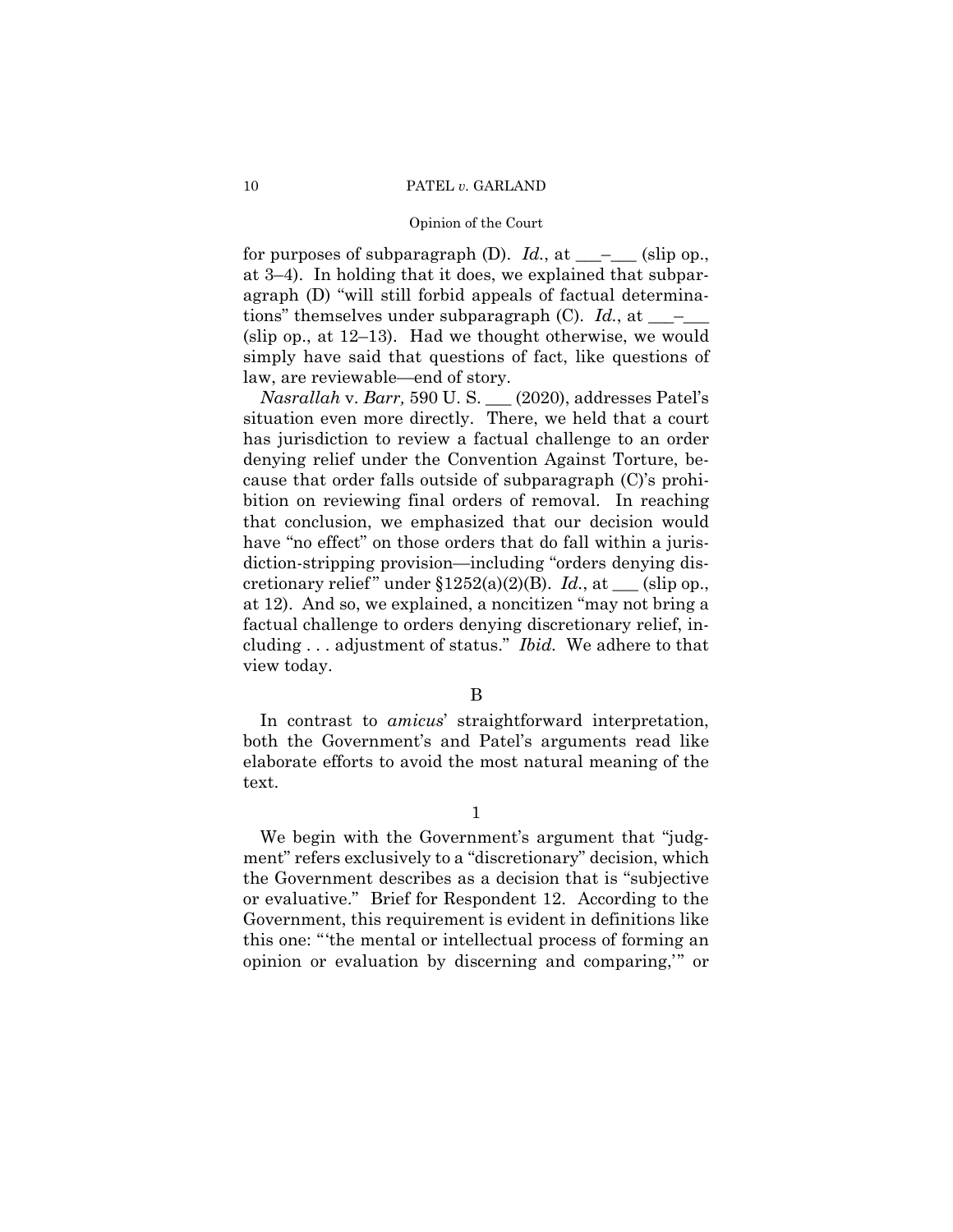"'an opinion or estimate so formed.'" *Id.*, at 16–17 (quoting Webster's Third New International Dictionary, at 1223). The Government's argument is subtle, to say the least, given that none of the definitions it cites expressly references discretion. Evidently, the nature of the decisionmaking process does the work: If the process occurs as the definitions describe, then the decision it yields is discretionary and counts as a judgment. And the Government says that the factual findings in this case do not fit that description.

 narrow the field in the way that the Government claims. We do not see how the Government's cited definitions Rather than delineating a special category of discretionary determinations, they simply describe the decisionmaking process. That process might involve a matter that the Government treats as "subjective" or one that it deems "objective." Either counts as a judgment, even under the definitions that the Government offers.

Take the credibility determination at issue in this case. It is easily described as an "opinion or evaluation" formed "by discerning and comparing" the evidence presented. The Immigration Judge weighed Patel's testimony, reviewed documents, and considered Patel's history to conclude that he was an evasive and untrustworthy witness. Using the word "judgment" to describe that kind of credibility determination is perfectly natural—in fact, we have used it this way ourselves. See, *e.g.*, *Teva Pharmaceuticals USA, Inc.*  v. *Sandoz, Inc.*, 574 U. S. 318, 327 (2015) (discussing "'credibility judgments'" about a witness). It is just as natural in other factfinding contexts, like the Immigration Judge's determination that Patel lied on his driver's license application. Finding that fact involved the same exercise of evaluating conflicting evidence to make a judgment about what happened.

So to succeed, the Government must do more than point to the word "judgment." It must show that in context, the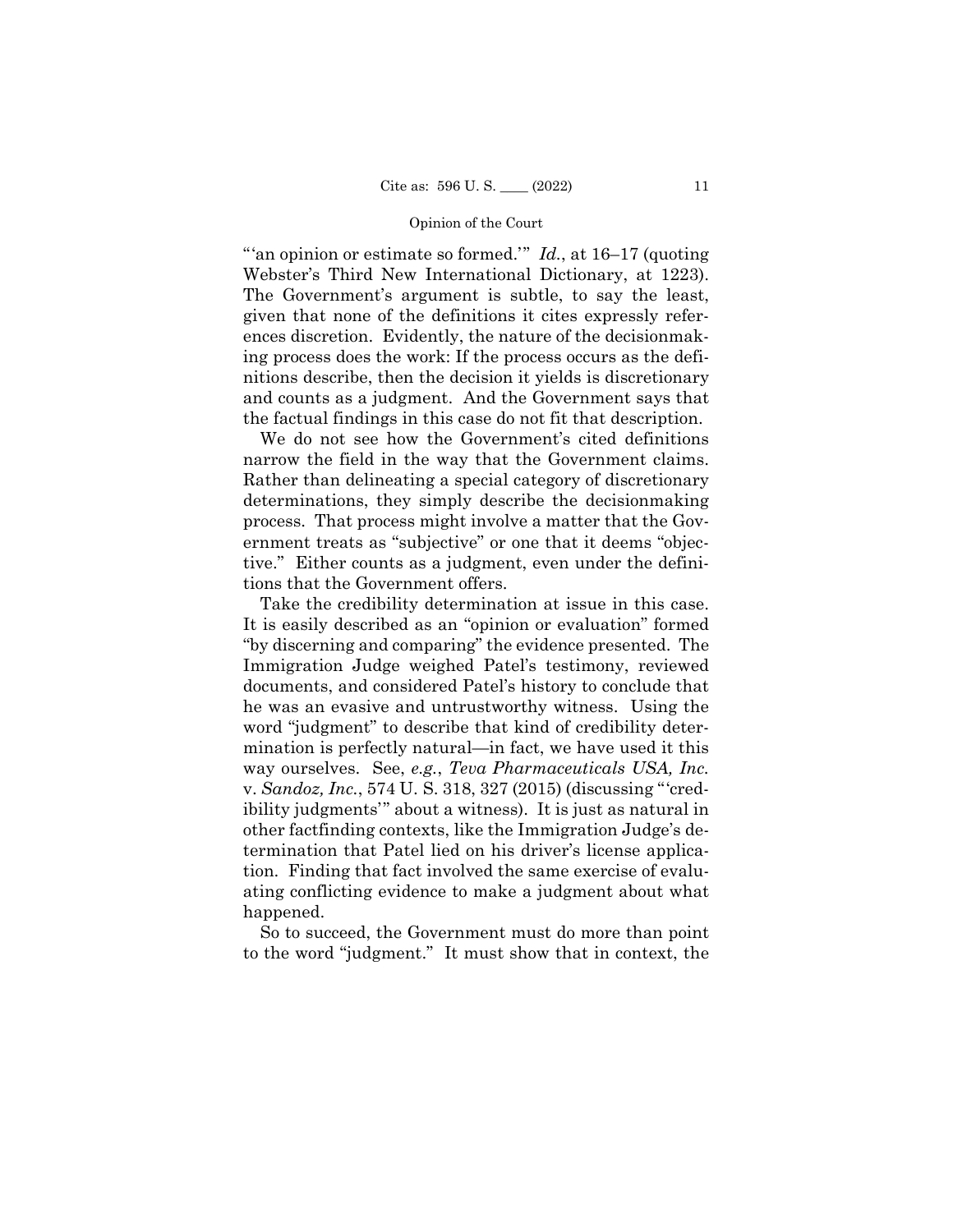### 12 PATEL *v.* GARLAND

## Opinion of the Court

*kind* of judgment to which  $$1252(a)(2)(B)(i)$  refers is discretionary. But the text of the provision stops that argument in its tracks because the bar on review applies to "*any* judgment." Had Congress intended instead to limit the jurisdictional bar to "discretionary judgments," it could easily have used that language—as it did elsewhere in the immigration code. See, *e.g.*, §1226(e) ("The Attorney General's *discretionary judgment* regarding the application of this section shall not be subject to review" (emphasis added)); §1252(b)(4)(D) ("[T]he Attorney General's *discretionary judgment* whether to grant relief under section 1158(a) of this title shall be conclusive unless manifestly contrary to the law and an abuse of discretion" (emphasis added)). We express no view about what "discretionary judgment" means in those provisions—the point is simply that the absence of any reference to discretion in  $$1252(a)(2)(B)(i)$  undercuts the Government's efforts to read it in.

The Government claims that *Kucana* v. *Holder*, 558 U. S. 233 (2010), which interpreted neighboring provision §1252(a)(2)(B)(ii), supports its argument. That provision bars review of

"any other decision or action of the Attorney General or the Secretary of Homeland Security the authority for which is specified under this subchapter to be in the discretion of the Attorney General or the Secretary of Homeland Security, other than the granting of relief under section 1158(a) of this title."

We explained in *Kucana* that "[t]he proximity of clauses (i) and (ii), and the words linking them—'any other decision' sugges[t] that Congress had in mind decisions of the same genre, *i.e.*, those made discretionary by legislation." *Id.*, at 246–247. "Read harmoniously," we said, "both clauses convey that Congress barred court review of discretionary decisions only when Congress itself set out the Attorney General's discretionary authority in the statute." *Id.*, at 247.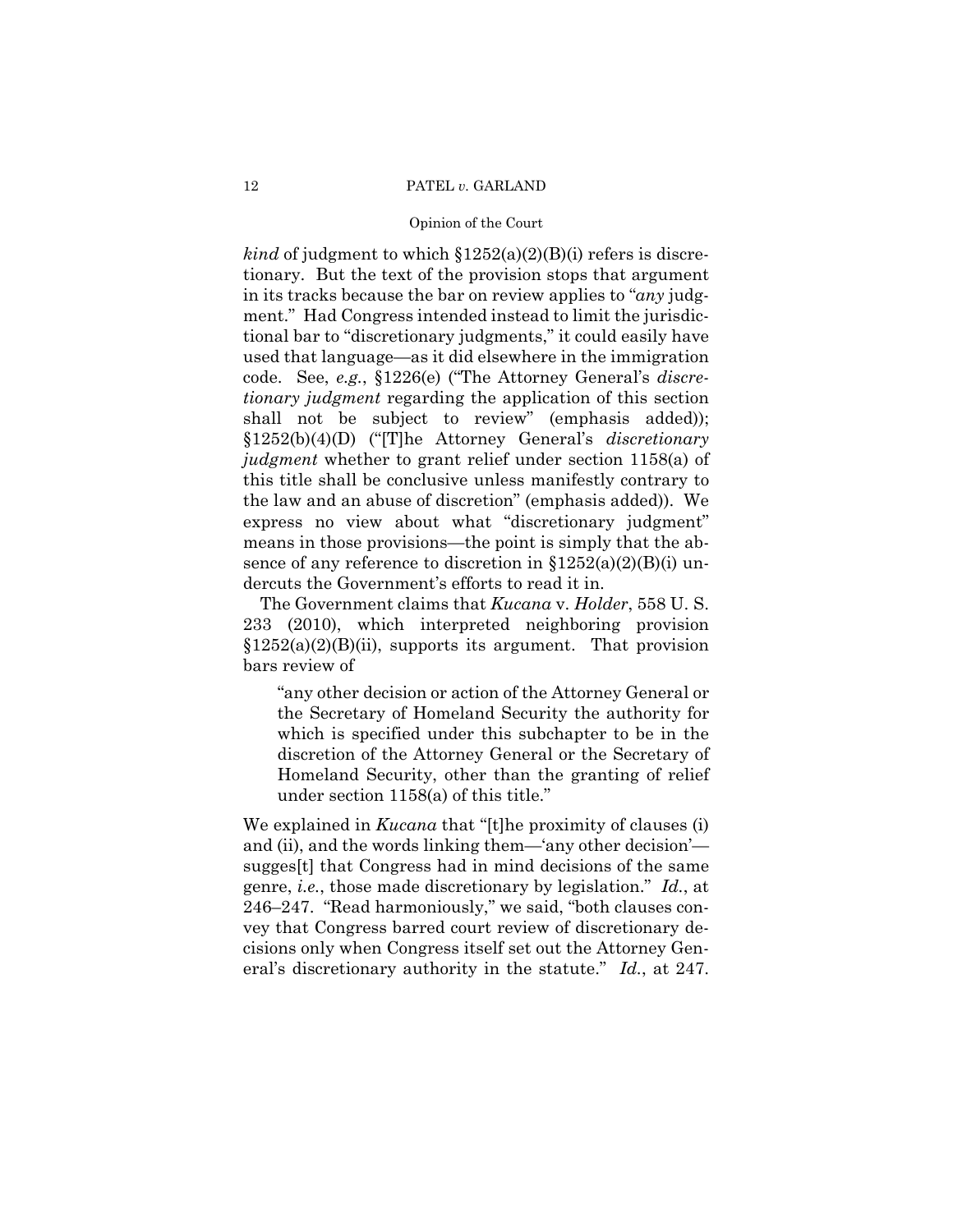This reference to barring review of discretionary decisions, the Government says, implies that review of nondiscretionary decisions is allowed.

*Kucana*'s discussion is inapposite. That opinion addressed whether the Attorney General could unilaterally proscribe review of decisions "declared discretionary by the Attorney General himself through regulation." *Id.*, at 237. In drawing the comparison between clauses (i) and (ii), we thus focused on the fact that each form of relief identified in clause (i) was entrusted to the Attorney General's discretion *by statute*. *Id.*, at 246. We neither said nor implied anything about review of eligibility decisions made in the course of exercising that statutory discretion.

In short, the Government is wrong about both text and context. A "judgment" does not necessarily involve discretion, nor does context indicate that only discretionary judgments are covered by  $$1252(a)(2)(B)(i)$ .

# $\Omega$

whether to grant the applicant the ""grace"" of relief from Unlike the Government, Patel interprets  $$1252(a)(2)(B)(i)$  to prohibit review of only the ultimate grant or denial of relief, leaving *all* eligibility determinations reviewable. That, Patel says, is because the provision specifies the kind of judgment to which the bar applies: "any judgment *regarding the granting of relief*." Eligibility determinations—which Patel characterizes as "first-step decisions"—are not judgments regarding the granting of relief because eligibility is a necessary but insufficient condition for relief. The only judgment that can actually grant relief is what Patel describes as the "second-step decision" removal. Brief for Petitioners 20 (quoting *St. Cyr*, 533 U. S., at 308). So, Patel argues, that is the sole judgment to which the bar applies.

Like the Government, Patel cannot square his interpretation with the text of  $$1252(a)(2)(B)(i)$ . He claims that his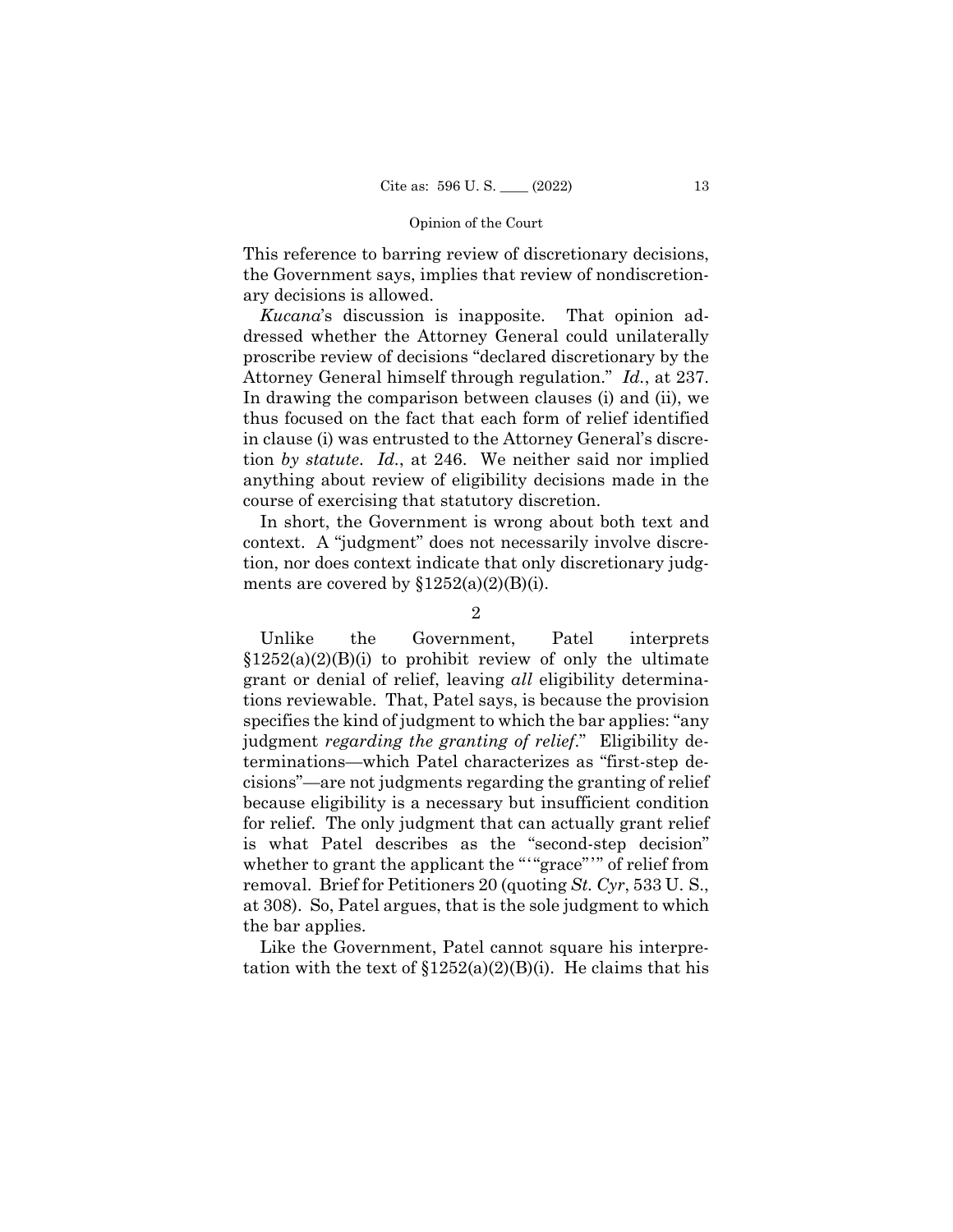is the only interpretation that makes sense of "regarding the granting of relief "; as he sees it, "any judgment regarding the granting of relief" must narrow the meaning of "judgment" to include only the decision "whether to grant relief." Brief for Petitioners 22–25, 37–39. To be sure, the reference to "the granting of relief " appears to constrain the provision from sweeping in judgments that have nothing to do with that subject. But as even the Government acknowledges,  $$1252(a)(2)(B)(i)$  does not stop at just the grant or denial of relief; it extends to any judgment "regarding" that ultimate decision. See Brief for Respondent 18–20. Patel's interpretation to the contrary reads "regarding" out of the statute entirely.

Context further undermines Patel's position. He cannot explain why the bar in subparagraph (B) should be read differently from subparagraph (C)'s prohibition on reviewing final orders of removal for certain criminal offenses. Patel acknowledges that this bar on review of a "final order" also precludes review of its factual support, including the very kind of factfinding at issue in this case. Reply Brief for Petitioners 7; *Guerrero-Lasprilla*, 589 U.S., at \_\_\_<sup>\_</sup>\_\_\_ (slip op., at 12–13). But if Congress had wanted to achieve that effect in subparagraph (B), he argues, it could have used "final order" there too, rather than "judgment." Reply Brief for Petitioners 7. Yet Patel ignores a simple explanation for the shift in terminology. Subparagraph (B) bars review of only one facet of the removal process (consideration of discretionary relief) whereas subparagraph (C) prohibits review of the entire proceeding (removal based on a criminal offense). Each statutory label describes its target, but otherwise, the provisions preclude judicial review in the same way and bear the same relationship to subparagraph (D). Given those similarities, we see no reason to think that subparagraph (B) would allow a court to review the factual underpinnings of a decision when subparagraph (C) prohibits just that.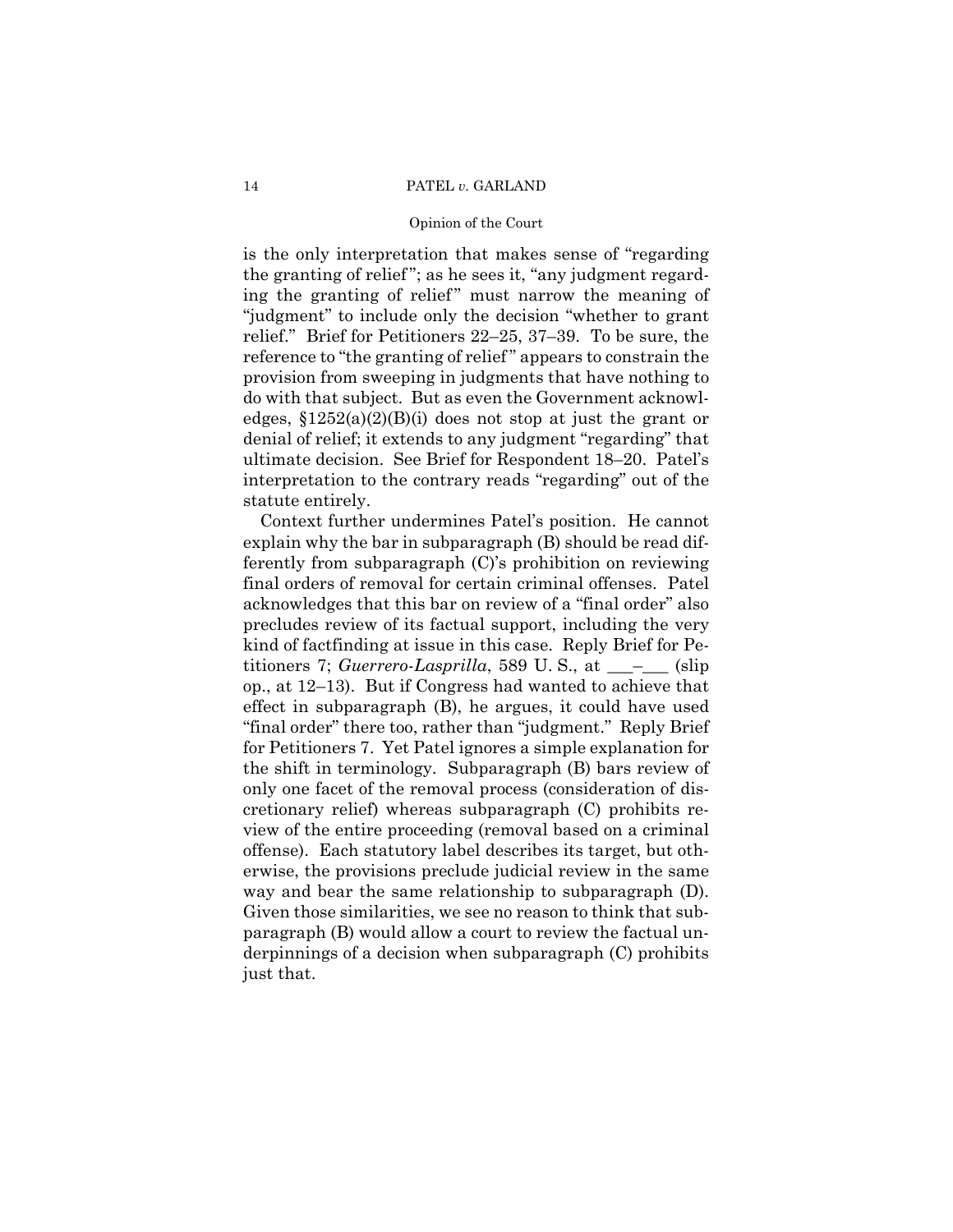$\mathcal{C}$ 

 cretionary relief and an independent ground for removal. Patel and the Government object that our interpretation of §1252(a)(2)(B)(i) would arbitrarily prohibit review of some factual determinations made in the discretionary-relief context that would be reviewable if made elsewhere in removal proceedings. In this case, for example, the question whether Patel intended to falsely claim to be a citizen on his driver's license application relates to whether he is statutorily inadmissible, which is both an obstacle to dis-Presumably because Patel openly acknowledged that he was removable for entering the country illegally, the Government did not premise his removal on the contested claim that he had intentionally misrepresented his citizenship. But if the Government had taken that route, the Immigration Judge's determinations would have been reviewable in the ordinary course.

That distinction is not arbitrary. It reflects Congress' choice to provide reduced procedural protection for discretionary relief, the granting of which is "'not a matter of right under any circumstances, but rather is in all cases a matter of grace.'" *St. Cyr*, 533 U. S., at 308. That reduced protection is reflected in the burden of proof too: The Government bears the burden of proving removability by clear and convincing evidence, while an applicant bears the burden of establishing eligibility for discretionary relief. Compare  $$1229a(c)(3)(A)$  with  $$1229a(c)(4)(A)$ . For both judicial review and the burden of proof, the context in which a fact is found explains the difference in protection afforded.

Patel and the Government also briefly suggest that interpreting  $$1252(a)(2)(B)(i)$  as we do will have the unintended consequence of precluding all review of USCIS denials of discretionary relief. Those decisions are made outside of the removal context, and subparagraph (D) preserves review of legal and constitutional questions only when raised in a petition for review of a final order of removal. If the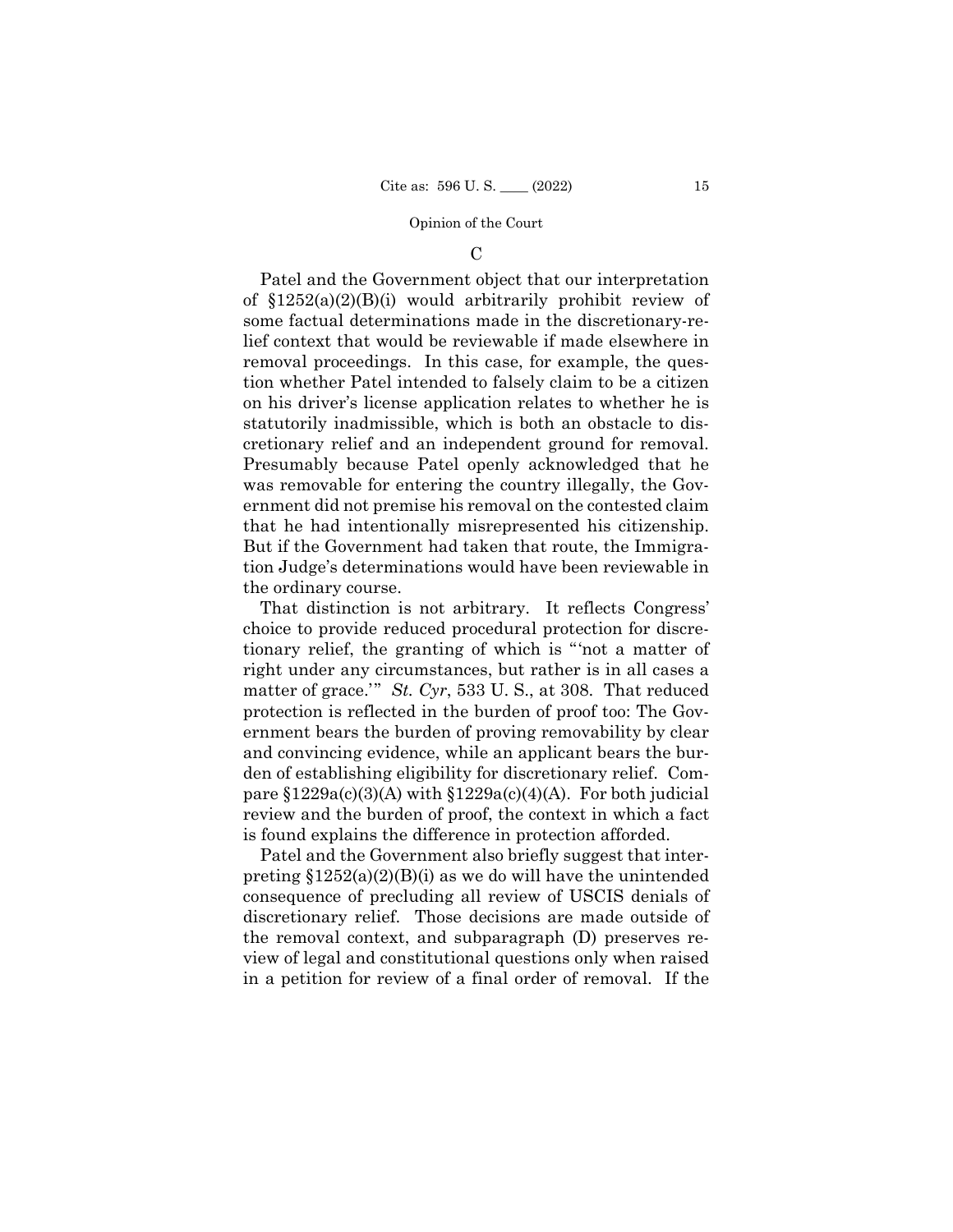jurisdictional bar is broad and subparagraph (D) is inapplicable, Patel and the Government say, USCIS decisions will be wholly insulated from judicial review.

The reviewability of such decisions is not before us, and we do not decide it. But it is possible that Congress did, in fact, intend to close that door.3 The post-*St. Cyr* amendments expressly extended the jurisdictional bar to judgments made outside of removal proceedings at the same time that they preserved review of legal and constitutional questions made within removal proceedings. See §§1252(a)(2)(B), (D). And foreclosing judicial review unless and until removal proceedings are initiated would be consistent with Congress' choice to reduce procedural protections in the context of discretionary relief. See *Lee* v. *USCIS*, 592 F. 3d 612, 620 (CA4 2010) ("To the extent Congress decided to permit judicial review of a constitutional or legal issue bearing upon the denial of adjustment of status, it intended for the issue to be raised to the court of appeals *during removal proceedings*"). So it would be difficult to maintain that this consequence conflicts with the statutory structure, and neither Patel nor the Government goes so far. Instead, they urge us to interpret  $$1252(a)(2)(B)(i)$  to avoid the risk of this result. Yet we inevitably swerve out of our lane when we put policy considerations in the driver's seat. As we have emphasized many times before, policy concerns cannot trump the best interpretation of the statutory text. See, *e.g.*, *Niz-Chavez* v. *Garland*, 593 U. S. \_\_\_, \_\_\_ (2021) (slip op., at 15); *Jay* v. *Boyd*, 351 U. S. 345, 357

<sup>&</sup>lt;sup>3</sup>The parties do not address the independent question whether a USCIS denial of adjustment of status made before the initiation of removal proceedings satisfies threshold finality and exhaustion requirements for review. There appears to be disagreement on this question in the courts of appeals. Compare *Cardoso* v. *Reno*, 216 F. 3d 512, 517–518 (CA5 2000); *McBrearty* v. *Perryman*, 212 F. 3d 985, 987 (CA7 2000), with *Pinho* v. *Gonzales*, 432 F. 3d 193, 200–202 (CA3 2005); *Cabaccang* v. *USCIS*, 627 F. 3d 1313, 1317 (CA9 2010).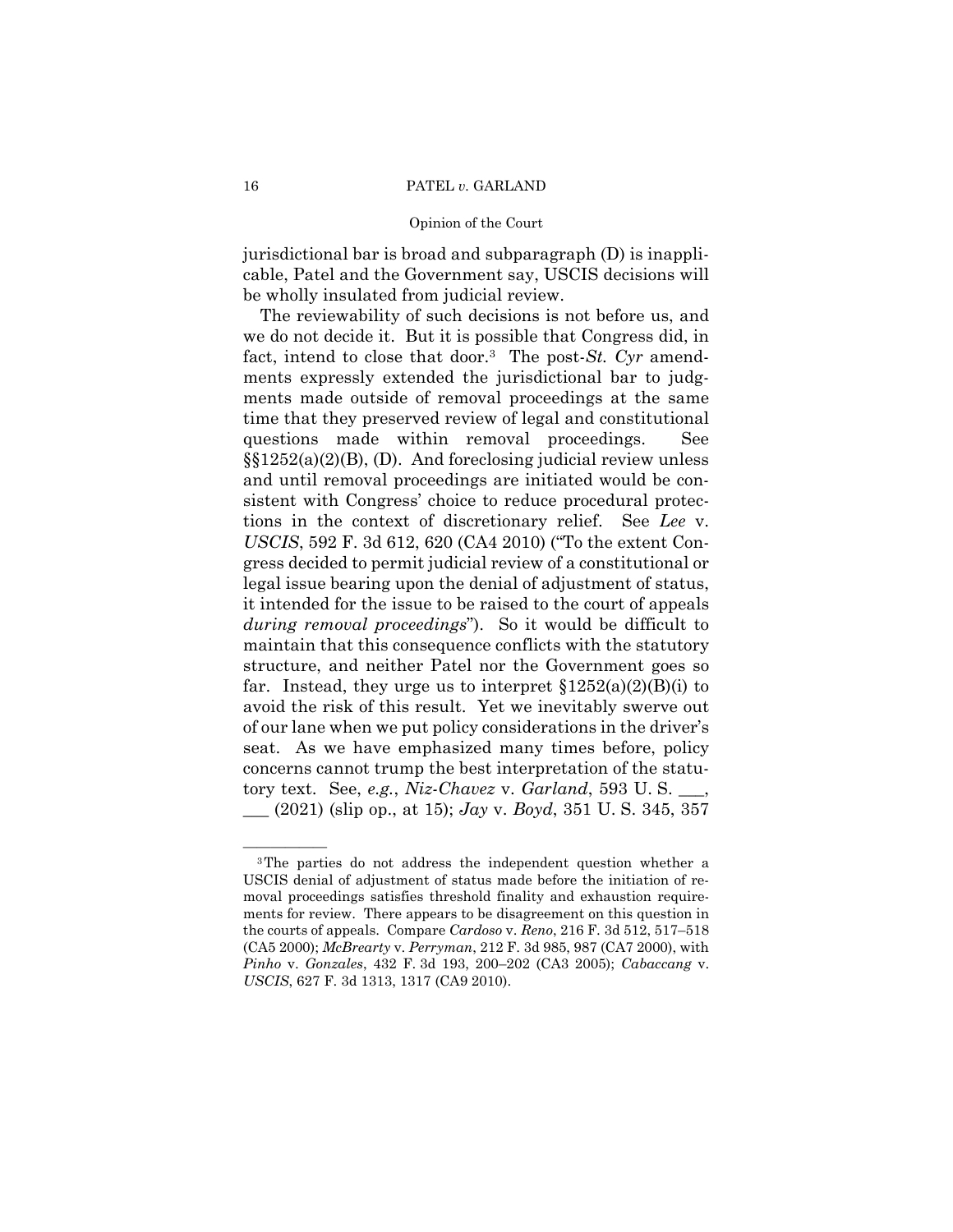(1956).

# D

As a last resort, Patel and the Government insist that the statute is ambiguous enough to trigger the presumption that Congress did not intend to foreclose judicial review. We disagree.

Because "'executive determinations generally are subject to judicial review,'" *Guerrero-Lasprilla*, 589 U. S., at \_\_\_ (slip op., at 6), we presume that review is available when a statute is silent. See *Reno* v. *Catholic Social Services, Inc.*, 509 U. S. 43, 56 (1993). But that presumption "may be overcome by specific language" in a provision or evidence "drawn from the statutory scheme as a whole." *Block* v. *Community Nutrition Institute*, 467 U. S. 340, 349 (1984). And as we have explained in detail, the text and context of  $$1252(a)(2)(B)(i)$ —which is, after all, a jurisdiction-stripping statute—clearly indicate that judicial review of fact determinations is precluded in the discretionary-relief context. The plain meaning of that provision, not any interpretative presumption, drives our conclusion today. Because the statute is clear, we have no reason to resort to the presumption of reviewability.

\* \* \*

Federal courts lack jurisdiction to review facts found as part of discretionary-relief proceedings under §1255 and the other provisions enumerated in  $$1252(a)(2)(B)(i)$ . We therefore affirm the judgment of the Court of Appeals.

*It is so ordered.*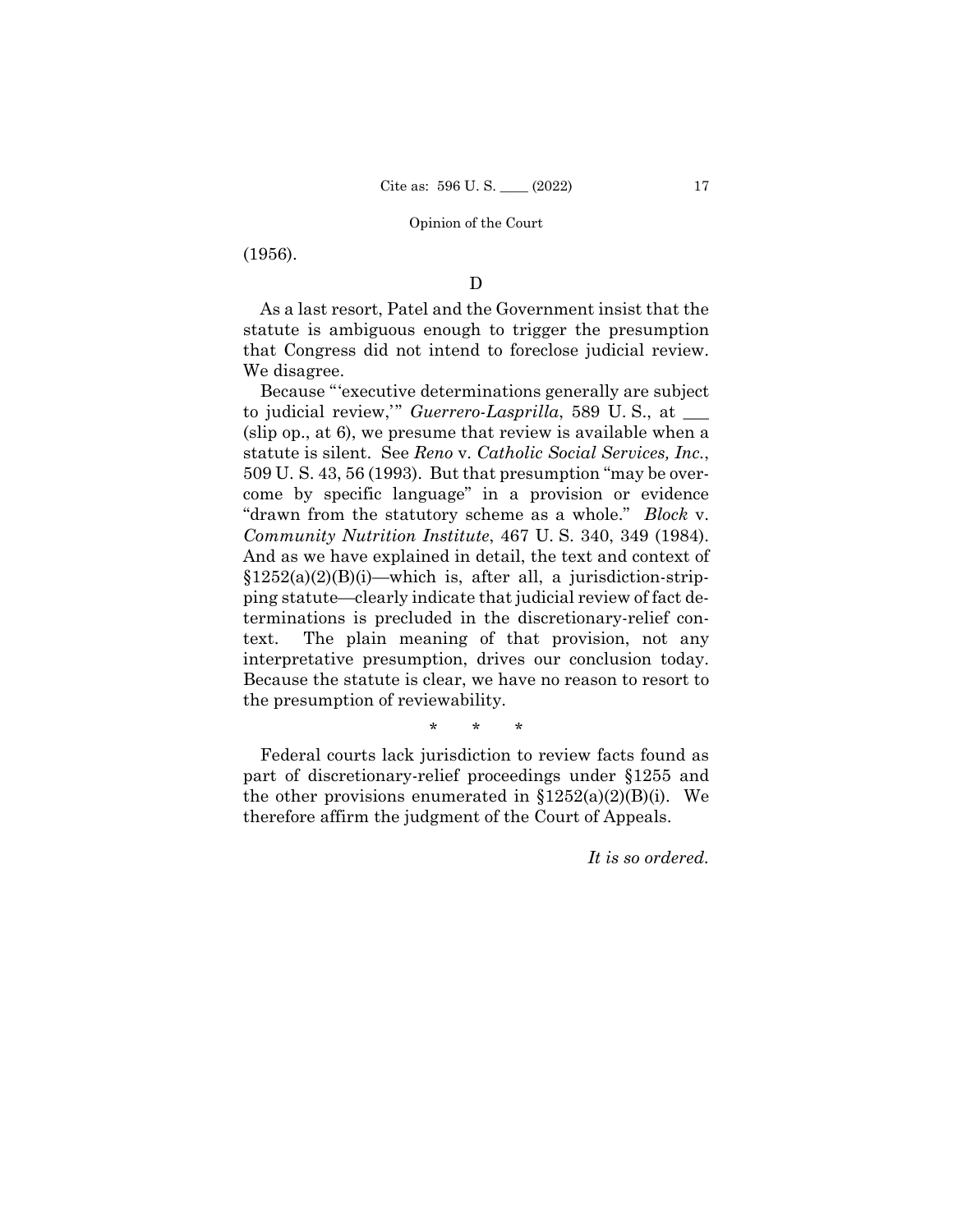# $\frac{1}{2}$  ,  $\frac{1}{2}$  ,  $\frac{1}{2}$  ,  $\frac{1}{2}$  ,  $\frac{1}{2}$  ,  $\frac{1}{2}$  ,  $\frac{1}{2}$ **SUPREME COURT OF THE UNITED STATES**

## $\frac{1}{2}$  ,  $\frac{1}{2}$  ,  $\frac{1}{2}$  ,  $\frac{1}{2}$  ,  $\frac{1}{2}$  ,  $\frac{1}{2}$ No. 20–979

# PANKAJKUMAR S. PATEL, ET AL., PETITIONERS *v.*  MERRICK B. GARLAND, ATTORNEY GENERAL

# ON WRIT OF CERTIORARI TO THE UNITED STATES COURT OF APPEALS FOR THE ELEVENTH CIRCUIT

[May 16, 2022]

JUSTICE GORSUCH, with whom JUSTICE BREYER, JUSTICE SOTOMAYOR, and JUSTICE KAGAN join, dissenting.

have life-changing consequences. Our case is such a case. It is no secret that when processing applications, licenses, and permits the government sometimes makes mistakes. Often, they are small ones—a misspelled name, a misplaced application. But sometimes a bureaucratic mistake can An immigrant to this country applied for legal residency. The government rejected his application. Allegedly, the government did so based on a glaring factual error. In circumstances like that, our law has long permitted individuals to petition a court to consider the question and correct any mistake.

Not anymore. Today, the Court holds that a federal bureaucracy can make an obvious factual error, one that will result in an individual's removal from this country, and nothing can be done about it. No court may even hear the case. It is a bold claim promising dire consequences for countless lawful immigrants. And it is such an unlikely assertion of raw administrative power that not even the agency that allegedly erred, nor any other arm of the Executive Branch, endorses it. Today's majority acts on its own to shield the government from the embarrassment of having to correct even its most obvious errors. Respectfully, I dissent.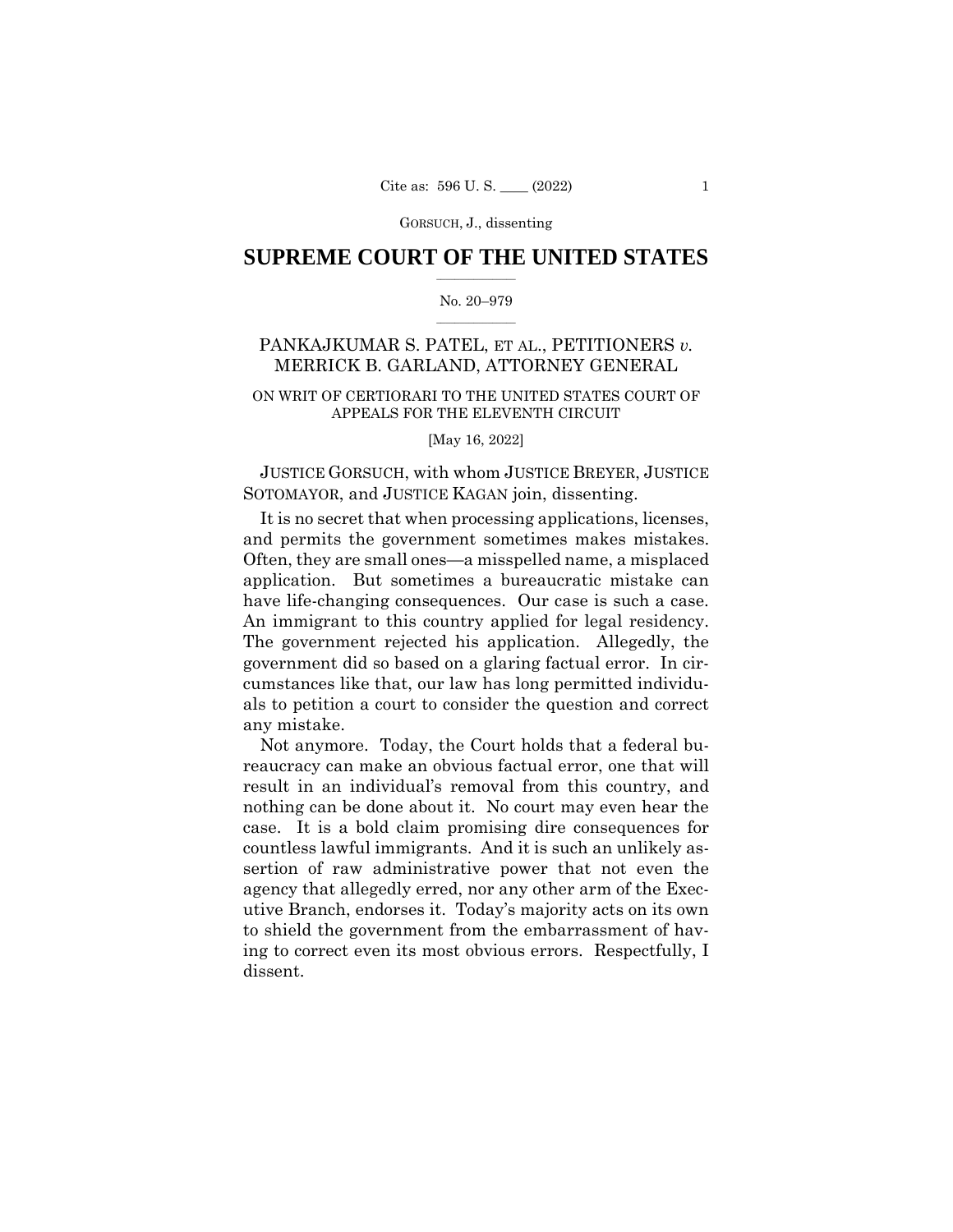# I A

Pankajkumar Patel has lived in the United States for nearly 30 years. He and his wife Jyotsnaben Patel currently reside in Georgia. They have three sons—one who is already a U. S. citizen, and two who are lawful permanent residents and spouses of U. S. citizens. As a young man, Mr. Patel entered the country illegally. But in 2007, he tried to make things right by applying for an adjustment of his immigration status to a lawful permanent resident (also known as a green card).

13 I. & N. Dec. 494, 495 (BIA 1970). Instead, "the actual Mr. Patel had at least some reason to hope. The Immigration and Nationality Act (INA) expressly authorizes the Attorney General to grant relief in cases like his. The statute sets forth a two-step process. At the first step, the government must determine if an individual is statutorily eligible for an adjustment of status. Various circumstances specified by law, including prior criminal convictions, may render an applicant ineligible for relief. See 8 U. S. C.  $\S$ [§ 1255(i)(2)(A), 1182. At the second step, once an individual has established his statutory eligibility for relief, the Attorney General or his designee is entitled to grant or deny an adjustment of status "in his discretion." §§ 1255(a), (i)(2); see also 8 CFR  $\S$  1240.1(a) (2021) (delegating this authority to immigration judges). Because this second step is discretionary, "mere eligibility" for relief does not "automatically result in a grant of the application." *Matter of Arai*, granting of relief . . . is in all cases a matter of grace." *INS*  v. *St. Cyr*, 533 U. S. 289, 308 (2001) (internal quotation marks omitted).

Seeking relief under this scheme, Mr. Patel filed an application with the necessary paperwork. Soon, the government responded by returning a document allowing Mr. Patel to continue to work and remain in the country while it processed his application. So far, so good.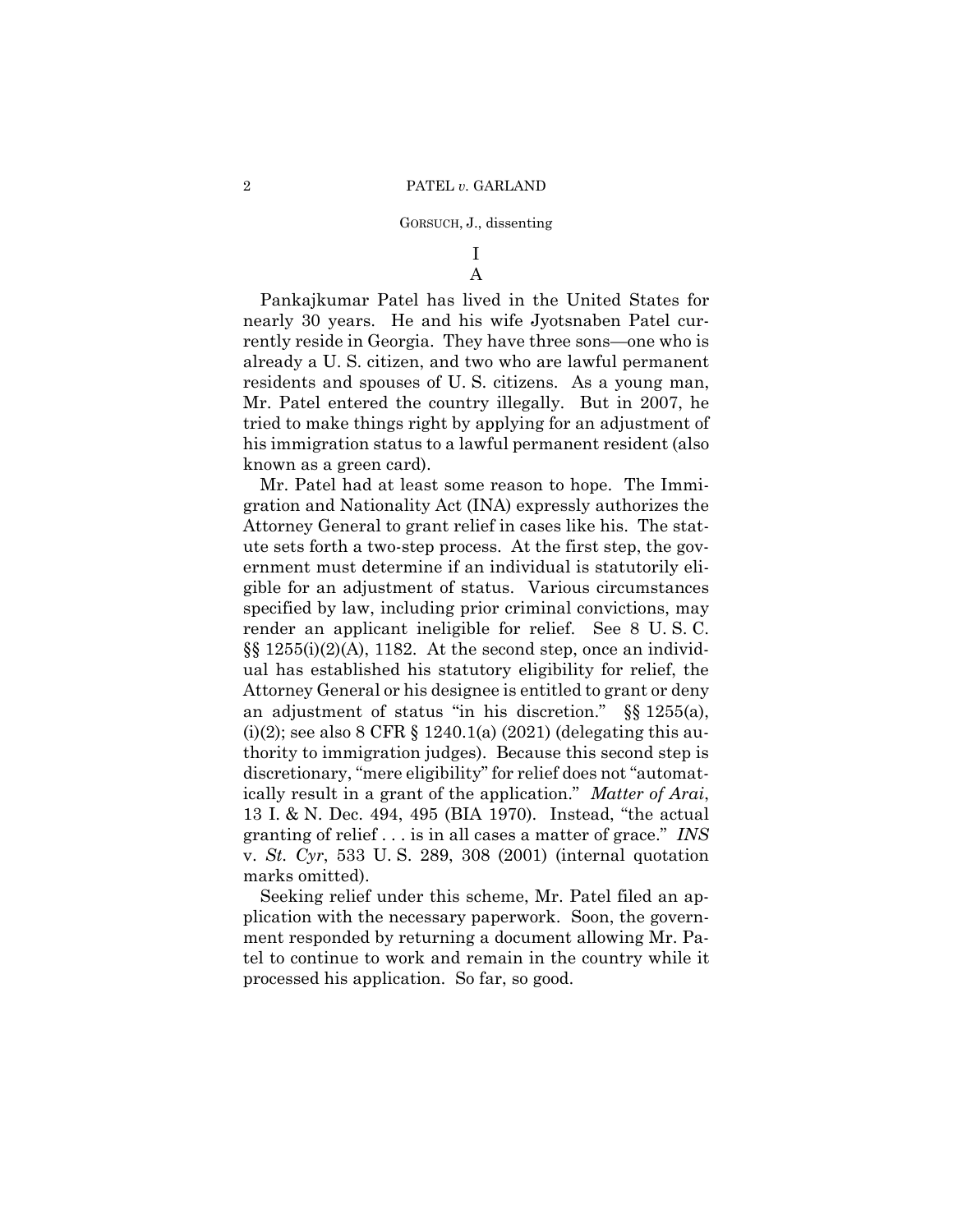But then a problem emerged. Several months after filing his application, Mr. Patel sought to renew his Georgia driver's license. When filling out the renewal form, Mr. Patel answered the question "Are you a U. S. citizen?" by checking a box that said "yes." After discovering Mr. Patel's erroneous checkmark, Georgia authorities charged him with willfully falsifying his driver's license application. Later, however, the State dropped its prosecution after concluding it lacked sufficient evidence to prove a crime. Not only has Mr. Patel consistently claimed that he intended to deceive no one and that he simply ticked the wrong box by mistake. Under Georgia law, Mr. Patel *was* eligible to receive a license without being a citizen because he had a pending application seeking lawful permanent residence and a valid employment authorization document. See Ga. Comp. Rules & Regs., Rules 375–3–1.02(3)(e), (7) (2022).

Apparently, the Department of Homeland Security (DHS) saw things differently. Operating through United States Citizenship and Immigration Services (USCIS), the agency denied Mr. Patel's application for adjustment of status, citing his faulty driver's license application. According to USCIS, Mr. Patel's conduct rendered him statutorily ineligible for adjustment of status under a provision that excludes any alien who "falsely represents . . . himself . . . to be a citizen of the United States" to obtain a "benefit under ... State law." 8 U.S.C.  $\S\S 1182(a)(6)(C)(ii)(I),$ 1255(i)(2)(A). On USCIS's view, Mr. Patel's application for adjustment of status failed at the first step—and the Attorney General was wholly without discretion to afford him relief at the second.

Some months later, the government elected to bring removal proceedings against Mr. Patel. As a defense to removal, Mr. Patel renewed his application for adjustment of status consistent with regulations permitting him to do so.

B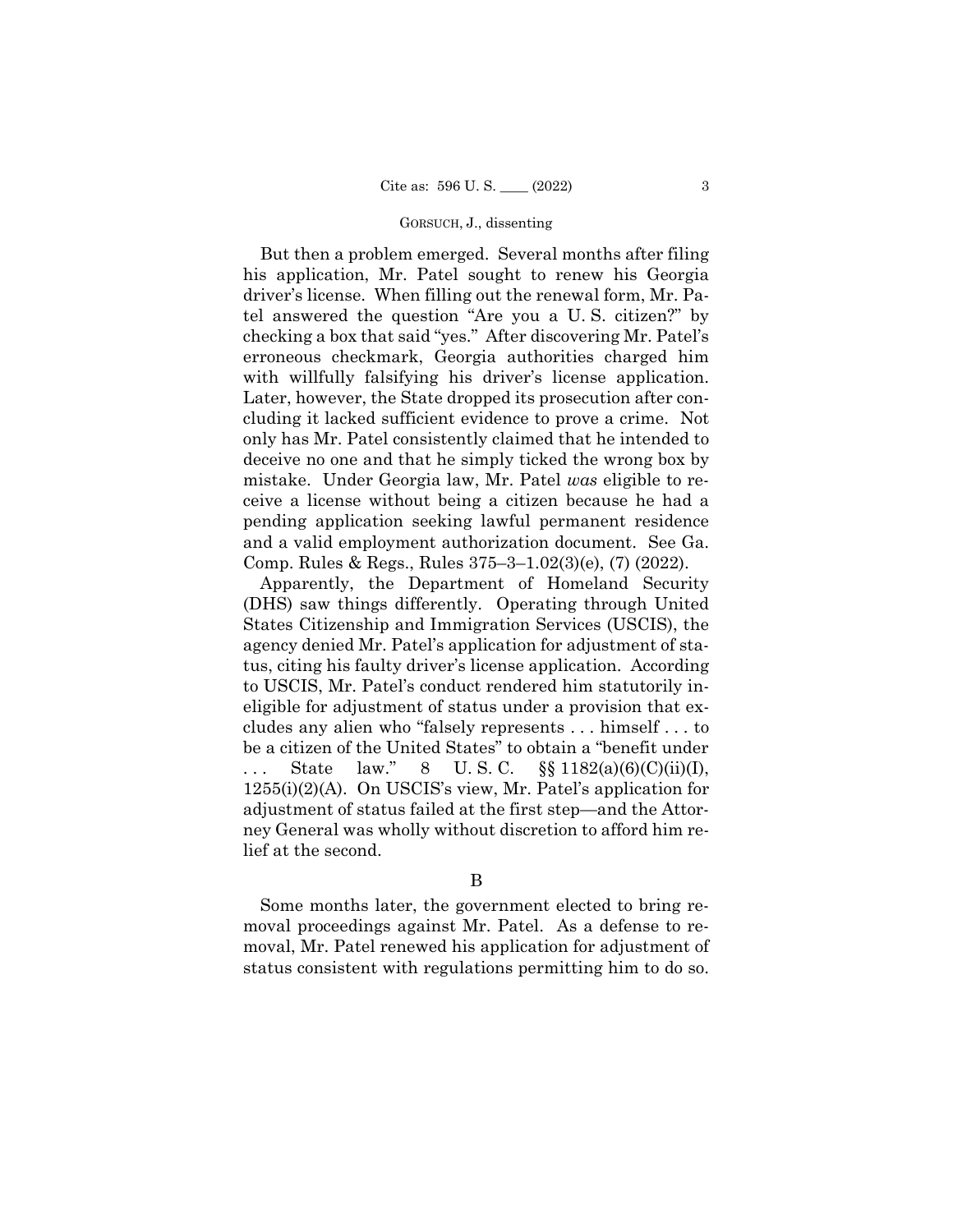See 8 CFR § 245.2(a)(5)(ii). At his removal hearing, Mr. Patel repeated points he had made to state officials, insisting that he had harbored no intent to deceive anyone, and submitting that he remained statutorily eligible for relief. See *Matter of Richmond*, 26 I. & N. Dec. 779, 784 (BIA 2016) (inadmissibility is triggered when a misrepresentation is made "with the subjective intent of obtaining . . . benefits" (internal quotation marks omitted)).

None of this moved the immigration judge. Relevant here, the immigration judge rested his decision on a factual finding. He said he did not believe Mr. Patel's testimony that he checked the wrong box mistakenly. Instead, the immigration judge found, Mr. Patel intentionally represented himself falsely to obtain a benefit under state law. According to the immigration judge, Mr. Patel had a strong incentive to deceive state officials because he could not have obtained a Georgia driver's license if he had disclosed he was "neither a citizen [n]or a lawful permanent resident." And because intentionally deceiving state officials to obtain a benefit is enough to render an applicant statutorily ineligible for relief at step one, the immigration judge concluded, there was no need to reach the second-step question whether Mr. Patel warranted a favorable exercise of discretion.

Mr. Patel appealed the immigration judge's ruling to the Board of Immigration Appeals (BIA). In his appeal, Mr. Patel argued that the immigration judge's finding that he had an incentive to deceive state officials was simply wrong under Georgia law he was entitled to a driver's license without being a citizen or a lawful permanent resident given his pending application for adjustment of status and permission to work. Mr. Patel submitted, too, that all the record evidence pointed to the conclusion he simply checked the wrong box by mistake; even state officials agreed they had no case to bring against him for deception. In the end, however, a divided panel of the BIA rejected the appeal by a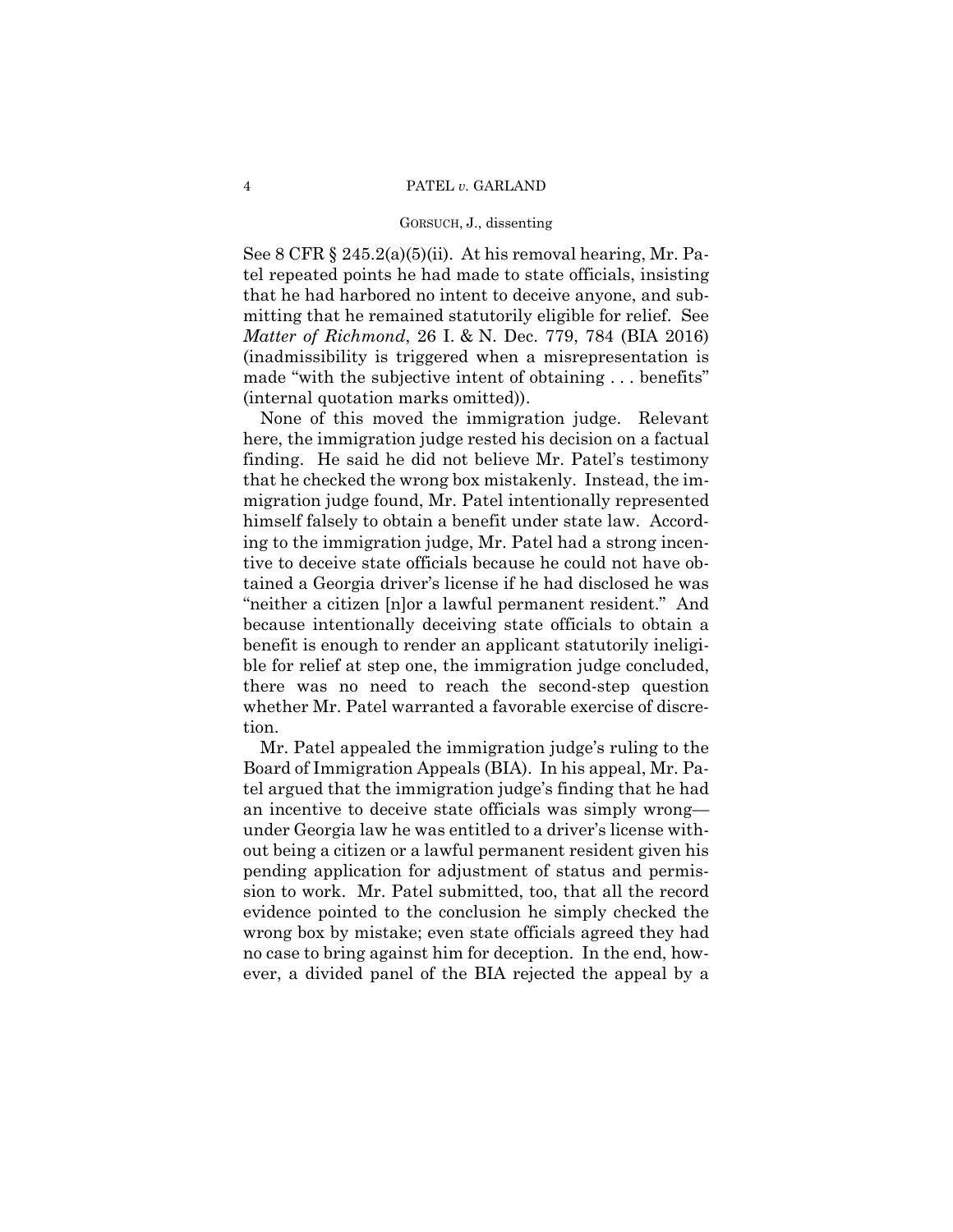vote of 2 to 1.

 cases like Mr. Patel's. *Id.*, at 1262. It acknowledged, too, Mr. Patel next petitioned for review in the Eleventh Circuit. There, he argued that the BIA's finding that he intentionally sought to deceive state officials was wholly unreasonable given the evidence before the agency. In response, the federal government agreed that the Eleventh Circuit had the power to hear Mr. Patel's case but asked the court to affirm the BIA's decision on the merits. Instead, a panel of the Eleventh Circuit charted its own path, holding that it lacked jurisdiction to review the BIA's factual findings no matter how wrong they might be. See *Patel* v. *United States Atty. Gen.*, 917 F. 3d 1319, 1324 (2019). Eventually, the full court agreed to rehear the case and, by a vote of 9 to 5, reached the same conclusion. See *Patel* v. *United States Atty. Gen.*, 971 F. 3d 1258 (2020). In doing so, the court acknowledged that it had to overrule "numerous" circuit precedents holding that it possessed the power to review that its new ruling conflicted with the holdings of most other courts of appeals. *Id.*, at 1277, and n. 22.

# II

As it comes to us, this case poses the question: Does a federal court have statutory authority to review and correct a BIA decision holding an individual ineligible for relief when that decision rests on a glaring factual error? Today, the majority insists the answer is no. It does not matter if the BIA and immigration judge in Mr. Patel's case erred badly when they found he harbored an intent to deceive state officials. It does not matter if the BIA declares other individuals ineligible for relief based on even more obvious factual errors. On the majority's telling, courts are powerless to correct bureaucratic mistakes like these no matter how grave they may be.

It is an eye-catching conclusion. Normally in this country, federal courts shoulder the responsibility of reviewing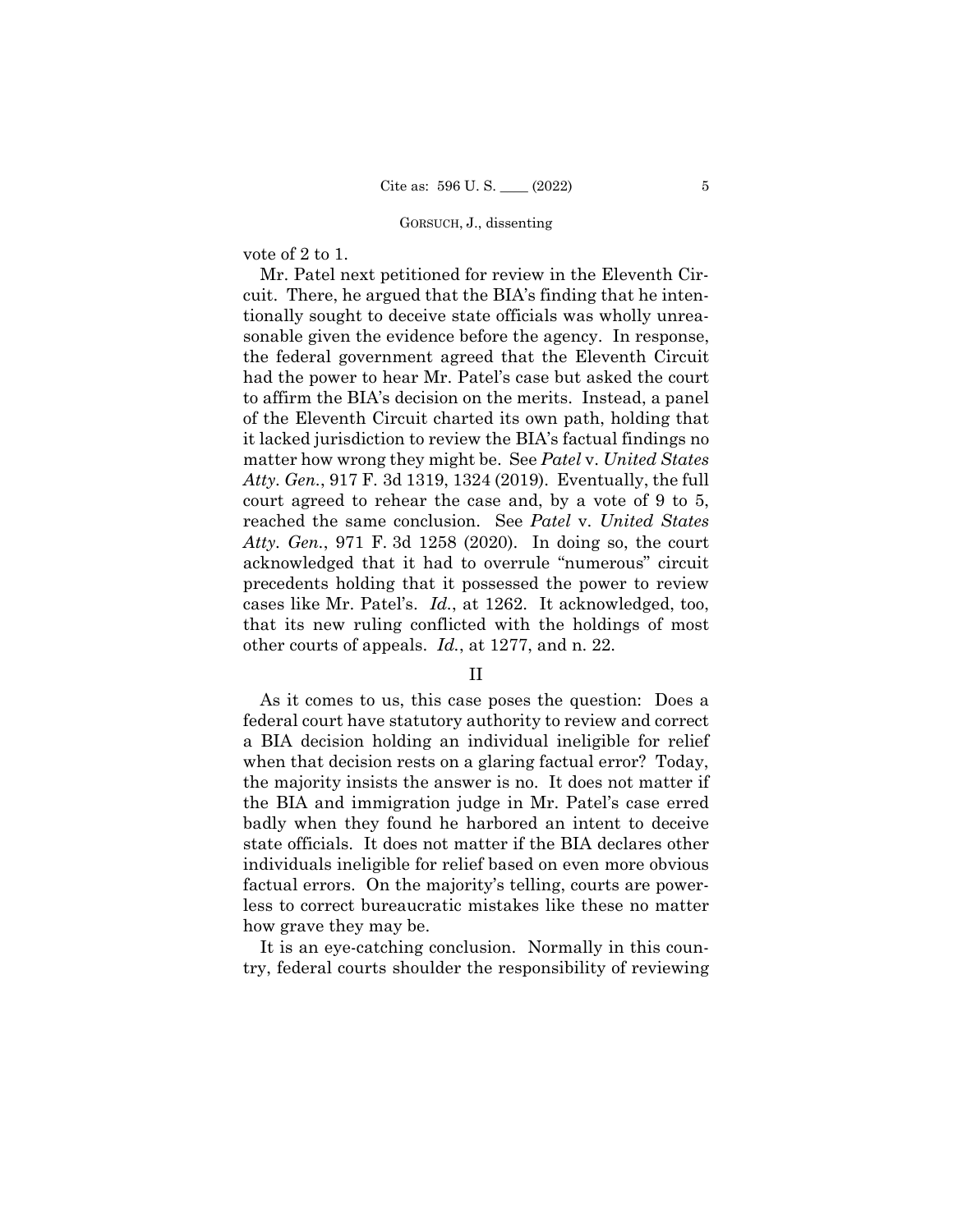agency decisions to ensure they are at least supported by "substantial evidence." 5 U. S. C. § 706(2)(E). A similar, if surely more deferential, principle finds voice in the INA. As relevant here, that statute endows federal courts of appeals with the power to review "all questions of law and fact ... arising from any action taken or proceeding brought to remove an alien from the United States." 8 U. S. C. § 1252(b)(9). And the law further provides that a court may reject the agency's factual findings underlying an order of removal if it concludes that no "reasonable adjudicator" could adopt them. § 1252(b)(4)(B); see also *Garland* v. *Ming Dai*, 593 U. S. <sub>\_\_\_</sub>, \_\_\_ (2021) (slip op., at 7).

That is exactly the sort of argument Mr. Patel seeks to pursue. He hopes to persuade a court of law that the BIA's factual errors in his case are so obvious no reasonable factfinder could adopt them. It is a claim expressly permitted by statute. Tellingly, in the proceedings before us the government has continued to maintain that, however his case is finally resolved, Mr. Patel is entitled to his day in court. Nor is this some new position. For at least 20 years the government has taken the view that the law permits judicial review in cases like these. Yet even in the face of all this, the majority balks. It holds that no court may entertain Mr. Patel's challenge. And its reasoning promises that countless future immigrants will be left with no avenue to correct even more egregious agency errors.

A

 the usual rule of judicial review—one found in 8 U. S. C. How does the majority manage to reach such an unlikely conclusion? It depends on a Court-appointed *amicus* who offers arguments for the government that even the government refuses to advance on its own behalf. It turns out, too, that all of those arguments hinge on a narrow exception to  $§ 1252(a)(2)(B)(i)$ . As relevant here, that exception reads: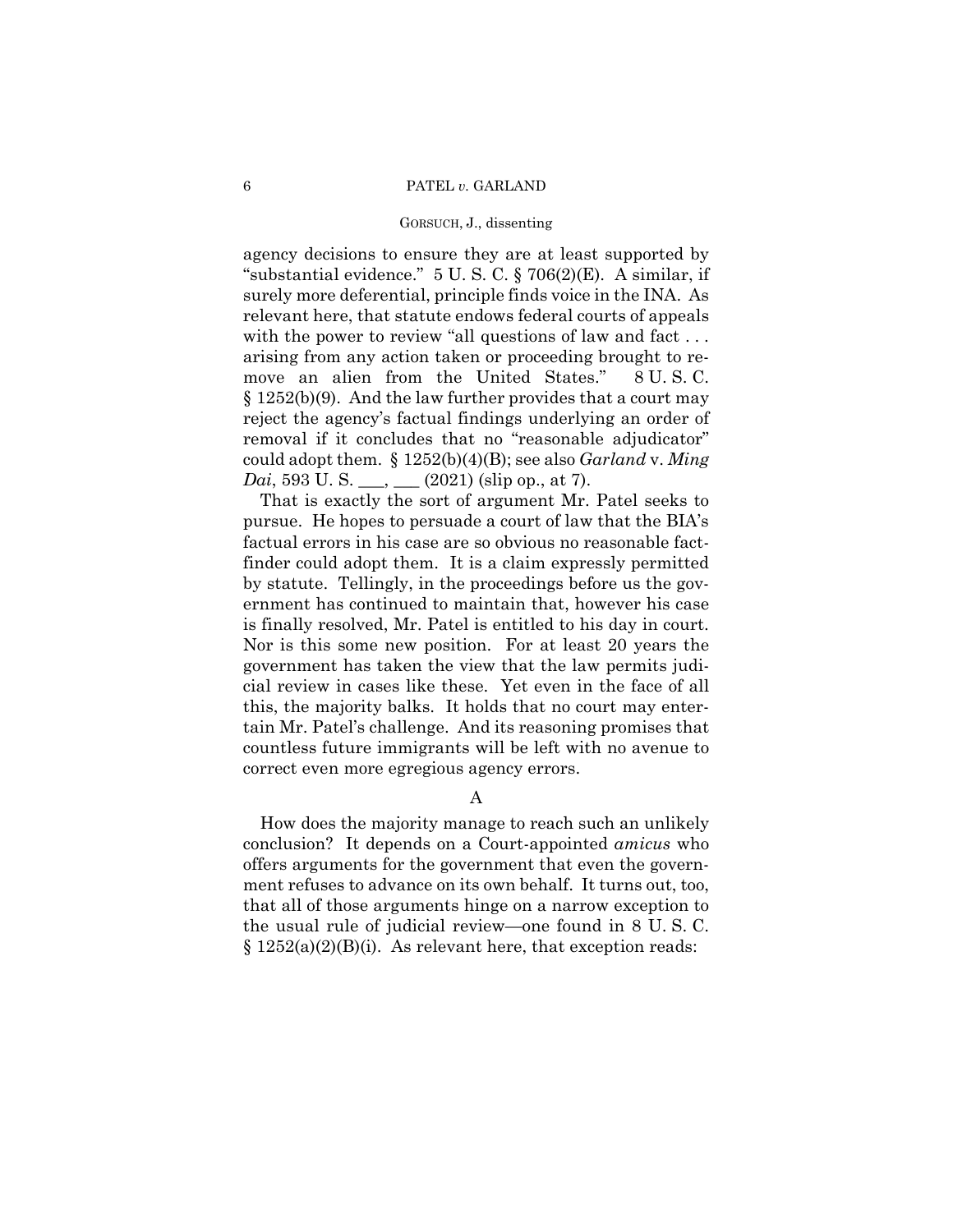"Denials of discretionary relief

"Notwithstanding any other provision of law . . . and regardless of whether the judgment, decision, or action is made in removal proceedings, no court shall have jurisdiction to review— (i) any judgment regarding the granting of relief under section . . . 1255 of this title."

This language does not begin to do the work the majority demands of it. Recall that requests for adjustment of status involve a two-step process. First, the Attorney General, acting through the BIA, must determine whether an individual is statutorily eligible for adjustment of status. See 8 U. S. C. §§ 1255(a), (i). If so, the Attorney General may proceed to the second step and decide whether to grant an adjustment request "in his discretion." §§ 1255(a), (i)(2)(A). Undoubtedly, the exception in  $\S 1252(a)(2)(B)(i)$  creates a special rule insulating from judicial review the second and purely discretionary decision. But nothing in it disturbs the general rule that courts may entertain challenges to the BIA's factual findings and legal analysis associated with its first-step eligibility determination.

This much follows directly from the statute's terms. Subparagraph (B)(i) renders unreviewable only those judgments "regarding the granting of relief." That phrase has a well-understood meaning. To "grant relief" is to supply "redress or benefit." *United States* v. *Denedo*, 556 U. S. 904, 909 (2009) (internal quotation marks omitted). And where, as here, the BIA issues a judgment only at step one, it never reaches the question whether to grant relief or supply some redress or benefit. Instead, the agency resolves only the antecedent question whether an individual is statutorily *eligible to petition* for relief, redress, or a benefit. As the BIA has explained, a judgment at step one can never "result in a grant of the application." *Arai*, 13 I. & N., at 495. Any "judgment regarding the granting of relief" comes only at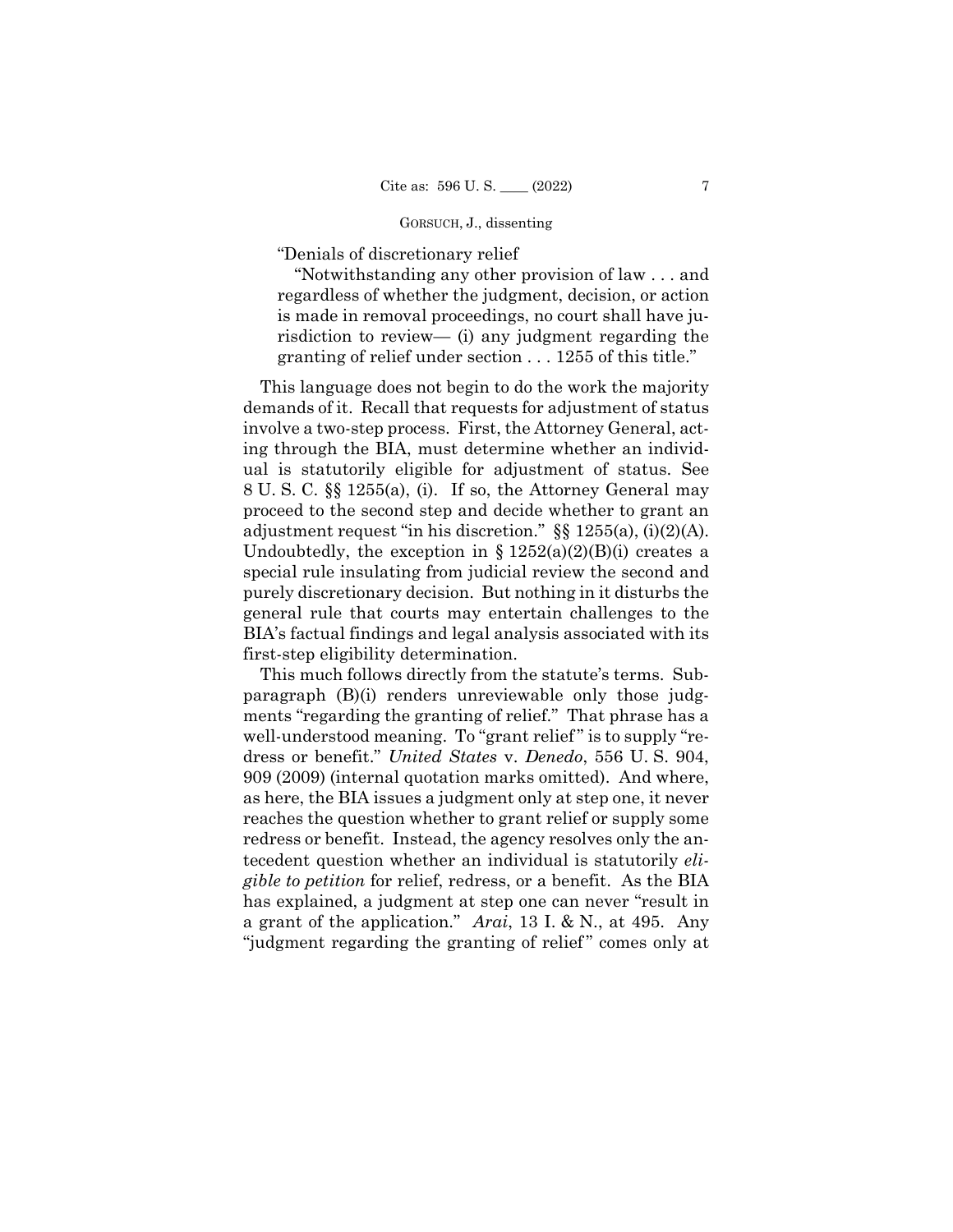step two where the INA expressly vests the Attorney General with substantial discretion. See *St. Cyr*, 533 U. S., at 307 (noting the traditional and longstanding "distinction between *eligibility* for discretionary relief, on the one hand, and the favorable *exercise* of discretion, on the other hand" (emphasis added)).

All of which leads us back to Mr. Patel's case. Before the Eleventh Circuit, Mr. Patel sought to challenge the BIA's step-one determination that he was statutorily ineligible for adjustment of status, arguing that no reasonable adjudicator could have found the facts as the agency did. The INA expressly authorizes courts to hear claims like his. 8 U. S. C. § 1252(b)(4)(B). Unprompted, however, the Eleventh Circuit held that  $\S 1252(a)(2)(B)(i)$  effectively undoes this arrangement. That court's self-directed legal analysis was mistaken. Subparagraph (B)(i) only deprives courts of jurisdiction to review the Attorney General's step-two discretionary decision to grant or deny relief, not the BIA's step-one judgments regarding whether an individual is eligible to be considered for such relief.

B

 bility decisions and its step-two discretionary decisions. The majority, of course, offers a different view. Following the Eleventh Circuit's lead, the majority contends that subparagraph (B)(i)'s phrase "any judgment regarding the granting of relief under § 1255" sweeps more broadly. On its account, the statute denies courts the power to correct *all* agency decisions with respect to an adjustment-of-status application under § 1255—both the agency's step-one eligi-*Ante*, at 8–9. As a result, no court may correct even the agency's most egregious factual mistakes about an individual's statutory eligibility for relief. It is a novel reading of a 25-year-old statute. One at odds with background law permitting judicial review. And one even the government disavows.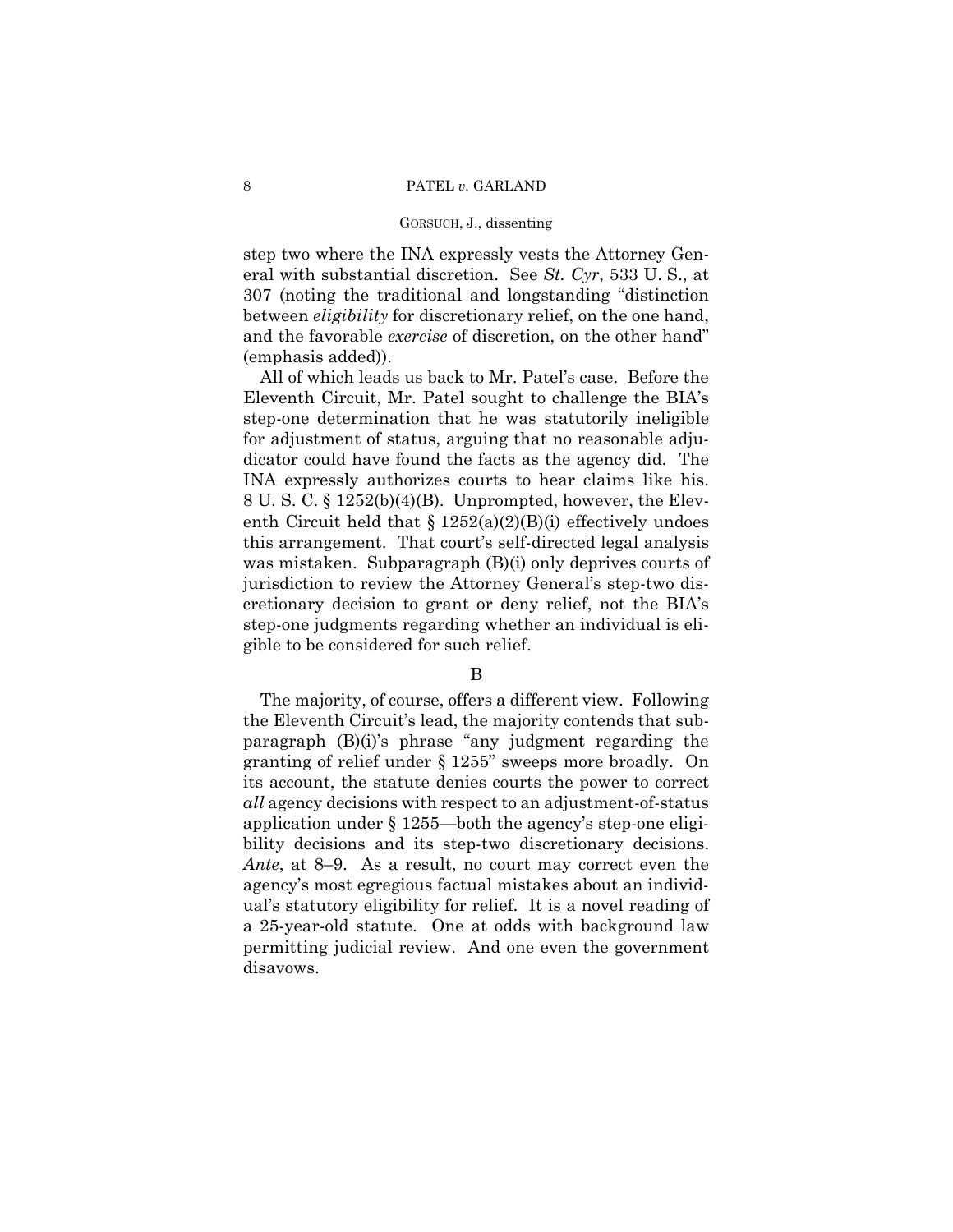It is easy to see why. We do not normally suppose that Congress blithely includes words in its laws that perform no work. See, *e.g.*, *Liu* v. *SEC*, 591 U. S. \_\_\_, \_\_\_ (2020) (slip op., at 16) (noting the "'cardinal principle of interpretation that courts must give effect, if possible, to every clause and word of a statute'"). Yet that is exactly what the majority's interpretation requires of us. If subparagraph (B)(i) operated as the majority imagines, Congress would have had no need to deny courts jurisdiction over "any judgment *regarding the granting of relief* under section 1255." Instead, Congress could have simply omitted the italicized words and denied jurisdiction over "any judgment under section 1255." Plainly, all those additional words must do *something*. And the work they perform is clear—the phrase directs us to the Attorney General's second-step discretionary judgment to grant relief. That alone is a judgment "regarding the granting of relief." And under the statute's terms, that judgment alone is shielded from judicial review.

The majority's attempt to resolve its surplusage problem only underscores the gravity of its error. First, the majority tells us that, as used in subparagraph (B)(i), the words "any judgment" mean "any authoritative decision." *Ante*, at 7, 8. Then the majority tells us that the phrase "regarding the granting of relief" expands the universe of covered judgments further, because the word "regarding" "'generally has a broadening effect.'" *Ante*, at 8–9. But how could that be? Under the majority's reading of the word "judgment," the statute already precludes judicial review of *any* authoritative decision "under section 1255." There is no further corner of the universe left to explore. Once more, the words *regarding the granting of relief* are left without work to perform. Rather than sort out its surplusage problem, the majority's answer only highlights its bind.

What is more, the majority's argument rests on a faulty premise. The majority insists that the word "regarding"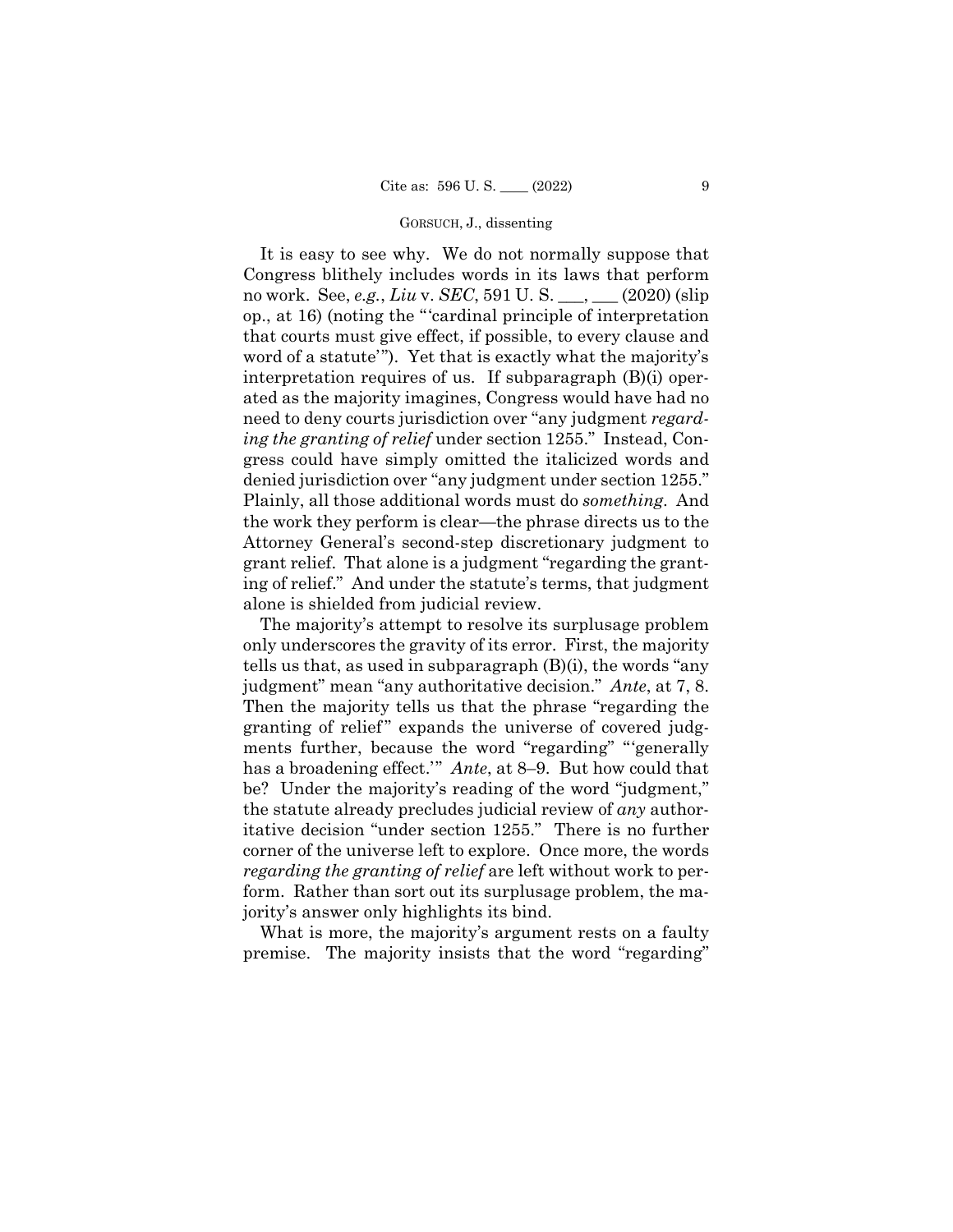ent things"). And in subparagraph (B)(i), "regarding" is has "a broadening effect." *Ibid*. It even suggests that failing to give the term that effect would be to read it "out of the statute entirely." *Ante*, at 14. But in truth, the word can have either a broadening or narrowing effect depending on context. Cf. *Yates* v. *United States*, 574 U. S. 528, 537 (2015) (plurality opinion) ("In law as in life . . . the same words, placed in different contexts, sometimes mean differmuch more likely to serve a narrowing function, focusing our attention on a specific subset of judgments—namely, those step-two discretionary judgments "regarding the granting of relief."

To appreciate the point, consider a hypothetical. Imagine I said: "Please bring me any book regarding the history of the American West from that shelf of history books." In this sentence, the phrase "regarding the history of the American West" does not broaden the referenced set. Instead, it directs you to a narrow subset of books: those regarding the history of the American West. Any other interpretation misses the point and leaves me with a pile of unwanted volumes.

What is true of this hypothetical is true of subparagraph  $(B)(i)$ . The phrase "regarding the granting of relief" does not expand the set—again, the sentence already speaks of "any judgment . . . under section . . . 1255." Instead, it functions as "limiting language" that narrows the kind of judgments under § 1255 the command means to cover. *iTech U. S., Inc.* v. *Renaud*, 5 F. 4th 59, 65 (CADC 2021). And here that means limiting our attention to the agency's steptwo decision, the only place where it can issue a "judgment regarding the granting of relief." Any other reading renders the statute a garble.1

 ${}^{1}$ Perhaps sensing that its textual arguments cannot bear the weight it seeks to place on them, the majority suggests that, right or wrong, existing precedent commands its reading, pointing us to *Guerrero-Lasprilla*  v. *Barr*, 589 U. S. \_\_\_ (2020), and *Nasrallah* v. *Barr*, 590 U. S. \_\_\_ (2020).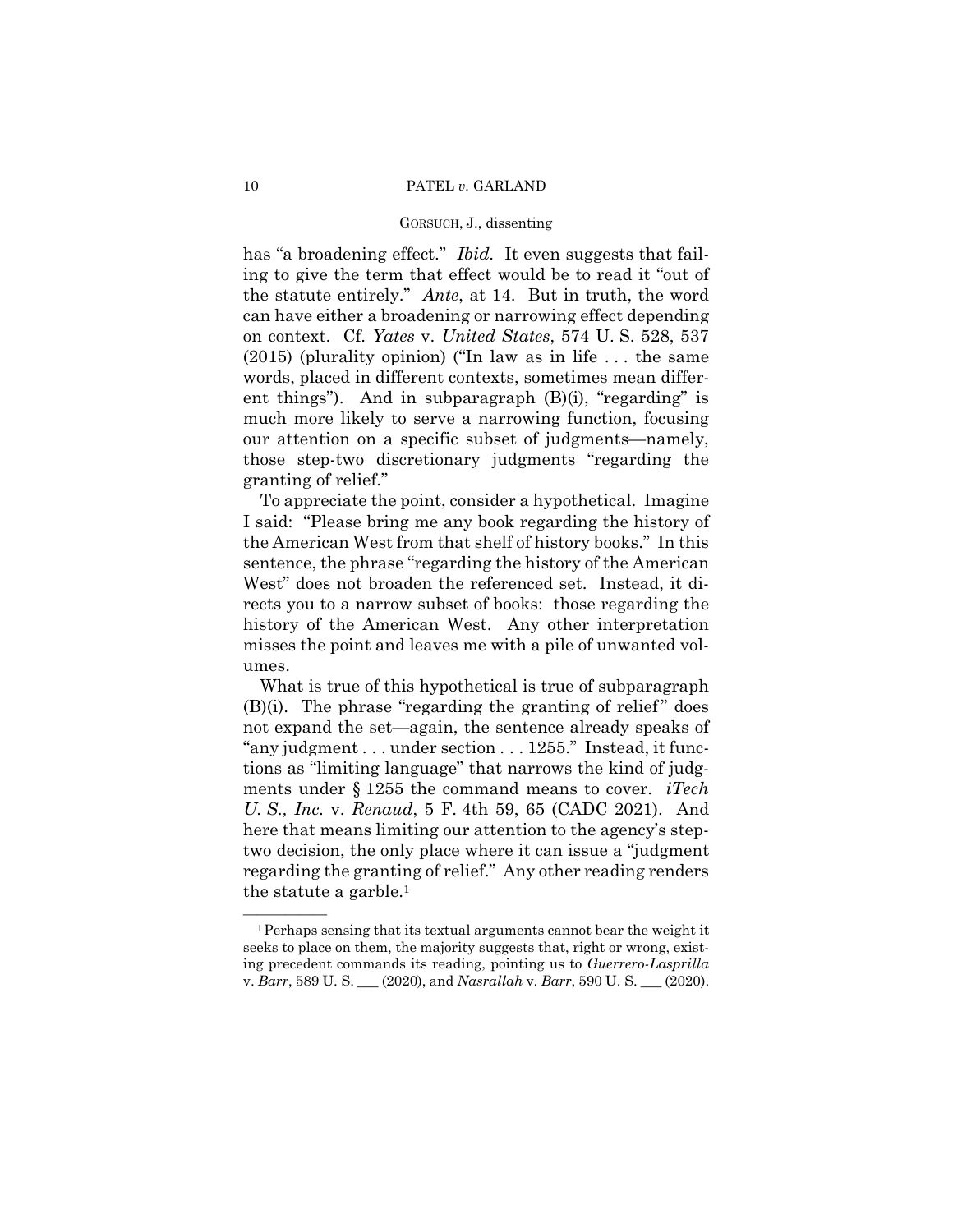# III A

To the extent doubt remains about the proper construction of subparagraph (B)(i), it dissipates quickly with a look to the larger statutory context. Here the clues are many yet the majority pauses to consider almost none of them.

Take first a neighboring statutory provision. After denying courts the power to review "any judgment regarding the granting of relief" in subparagraph  $(B)(i)$ , Congress proceeded in the very next clause to deny courts jurisdiction to entertain another category of cases: "any *other* decision . . . *the authority for which is specified* . . . *to be in the discretion of the Attorney General*." § 1252(a)(2)(B)(ii) (emphasis added). That phrasing has a clear implication: "The proximity of clauses (i) and (ii), and the words linking them— 'any other decision'—suggests that Congress had in mind decisions of the same genre, *i.e.*, those made discretionary by legislation." *Kucana* v. *Holder*, 558 U. S. 233, 246–247 (2010). And as we have seen, the only judgment under § 1255 that fits that description is the Attorney General's second-step decision to grant or deny adjustment of status "in his discretion." §§ 1255(a), (i)(2); see also *St. Cyr*, 533 U. S., at 308 (noting that second-step decisions to grant relief are "a matter of grace").

Next, consider the other statutes subparagraph (B)(i) addresses. It doesn't just bar review of "judgments regarding

——————

*Ante*, at 9–10. But neither case speaks to, much less resolves, the question before us. *Guerrero-Lasprilla* does not even discuss subparagraph (B)(i). As for *Nasrallah*'s passing observation that an individual "may not bring a factual challenge to orders denying discretionary relief, including . . . adjustment of status," 590 U. S., at \_\_\_ (slip op., at 12), nothing about that statement conflicts with a correct reading of subparagraph (B)(i). By its terms, *Nasrallah*'s observation is explicitly limited to "determinations made discretionary by statute"—that is, step-two judgments "regarding the granting of relief," not judgments regarding statutory eligibility. *Ibid.* (internal quotation marks omitted). Once more, the majority's arguments fold quickly under pressure.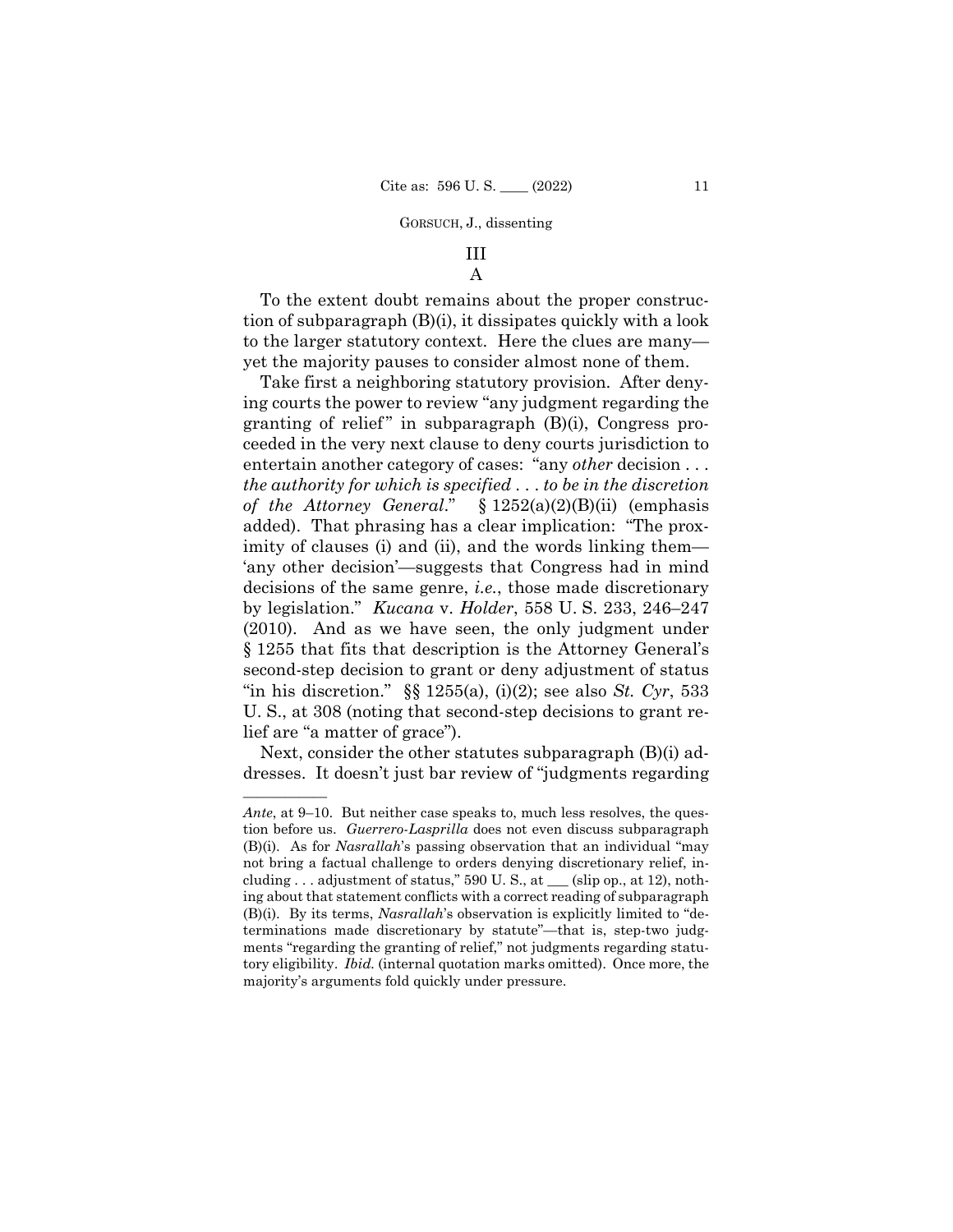step-two discretionary decision whether to grant relief.<sup>2</sup> the granting of relief" under  $\S 1255$  for adjustment of status. Subparagraph (B)(i) *also* bars review of "judgment[s] regarding the granting of relief under section[s] 1182(h), 1182(i), 1229b, [and] 1229c." § 1252(a)(2)(B)(i). These provisions bear many differences. But they all have one thing in common: a two-step structure in which the Attorney General makes a statutory determination, followed by a That hardly seems a coincidence. More likely, it is further indication that subparagraph (B)(i) focuses on step-two discretionary determinations, not threshold judgments about eligibility. Here, too, subparagraph (B)(i) reflects our law's longstanding distinction between "eligibility [determinations under] specific statutory standards" and subsequent decisions about whether to grant "ultimate relief" through an "exercise of discretion." *Jay* v. *Boyd*, 351 U. S. 345, 353– 354 (1956).

Still other clues confirm that subparagraph (B)(i) targets second-step discretionary decisions. Take the title Congress chose in  $\S 1252(a)(2)(B)$ . It labeled this provision "Denials of discretionary relief." In doing so, Congress left little doubt that subparagraph (B) and its accompanying clauses (i) and (ii) are designed to bar review of only those decisions invested to the Attorney General's discretion, not antecedent statutory eligibility determinations.

Consider as well the statute's history. When Congress borrows words from an established legal context, it "presumably knows and adopts the cluster of ideas that were attached" to them. *Morissette* v. *United States*, 342 U. S.

cel removal, but only where an alien satisfies certain statutory criteria. <sup>2</sup> Section 1229b says the Attorney General "may, in his discretion" can- $\S$ [§ 1229b(a), (b). Section 1229c says the Attorney General "may permit" voluntary departure, but only if an alien meets certain legal requirements. §§ 1229c(a), (b). Likewise, §§ 1182(h) and 1182(i) say the Attorney General "may, in his discretion," waive certain forms of inadmissibility, but only for those aliens who satisfy the specified criteria.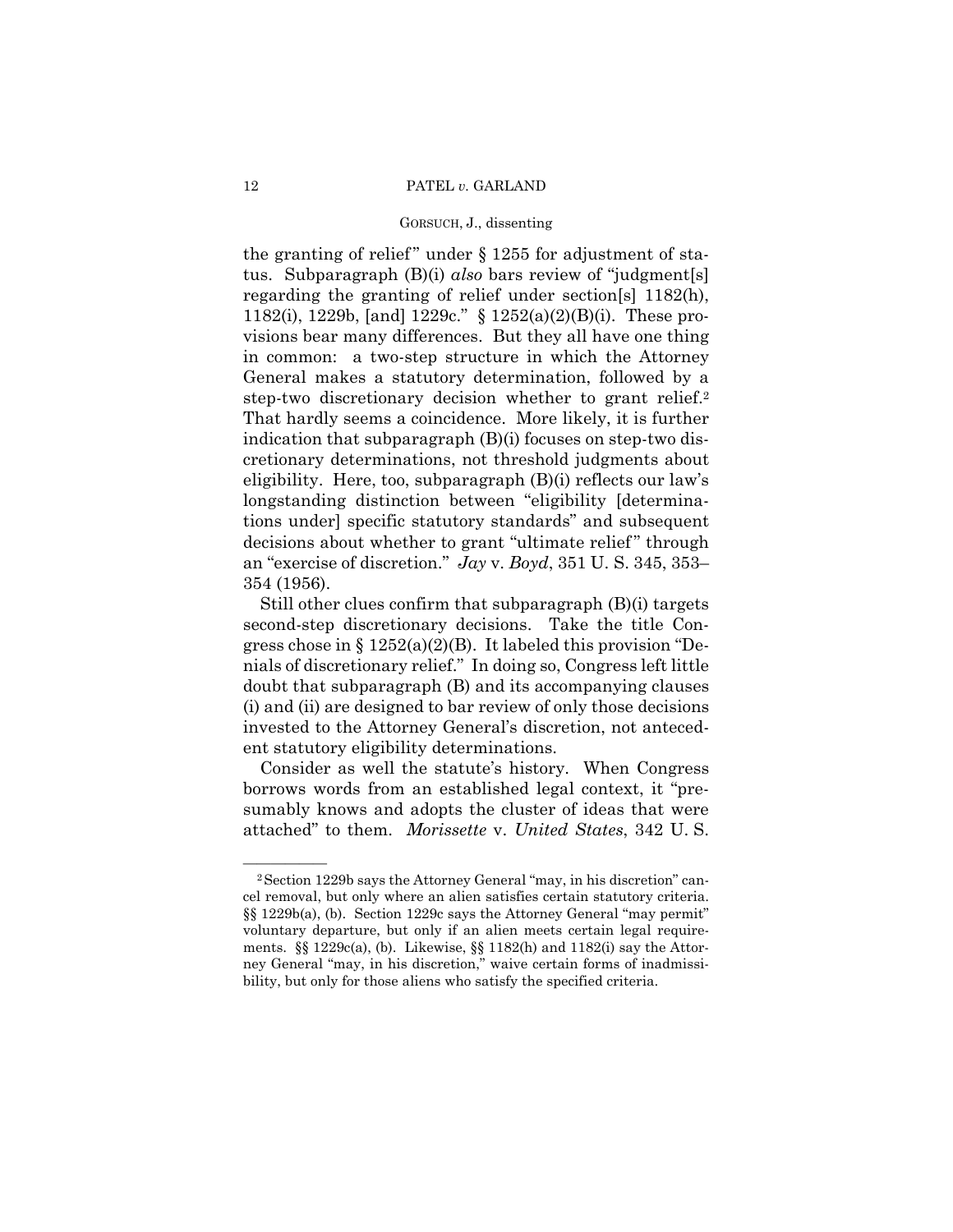246, 263 (1952). And that's exactly what happened here. Before Congress enacted subparagraph (B)(i), courts reviewed *both* first-step "eligibility" determinations *and*  second-step "discretionary" determinations. *Foti* v. *INS*, 375 U. S. 217, 228–230, and n. 15 (1963) (holding secondstep judgments reviewable "for arbitrariness and abuse of discretion"). By adding subparagraph (B)(i) in 1996, Congress clearly altered that regime. Yet Congress did so carefully. In precluding review of judgments "regarding the granting of relief," Congress used language very similar to the language this Court had long used to describe secondstep discretionary determinations. See, *e.g.*, *INS* v. *Doherty*, 502 U. S. 314, 323 (1992) (distinguishing "the discretionary grant of relief" from prima facie eligibility); *id.*, at 333 (Scalia, J., concurring in judgment in part and dissenting in part) (distinguishing "the Attorney General's power to grant . . . relief " from judgments of "statutory ineligibility"); *INS* v. *Abudu*, 485 U. S. 94, 105 (1988) (distinguishing "the ultimate grant of relief " from prima facie eligibility in adjustment-of-status cases specifically); *INS* v. *Bagamasbad*, 429 U. S. 24, 26 (1976) (*per curiam*) (statute authorized "the Attorney General in his discretion to grant relief," but only "if certain eligibility requirements are met"). All of which provides still one more strong indication that Congress used the phrase "regarding the granting of relief" to target step-two discretionary decisions alone.

B

Not only does the majority ignore most of these contextual clues. Its own arguments from statutory context do more to hurt than help its cause. The majority first directs us to  $\S 1252(a)(2)(D)$ . That provision says that "[n]othing in subparagraph (B) or (C), or in any other provision of this chapter . . . which limits or eliminates judicial review, shall be construed as precluding review of constitutional claims or questions of law raised upon a petition for review filed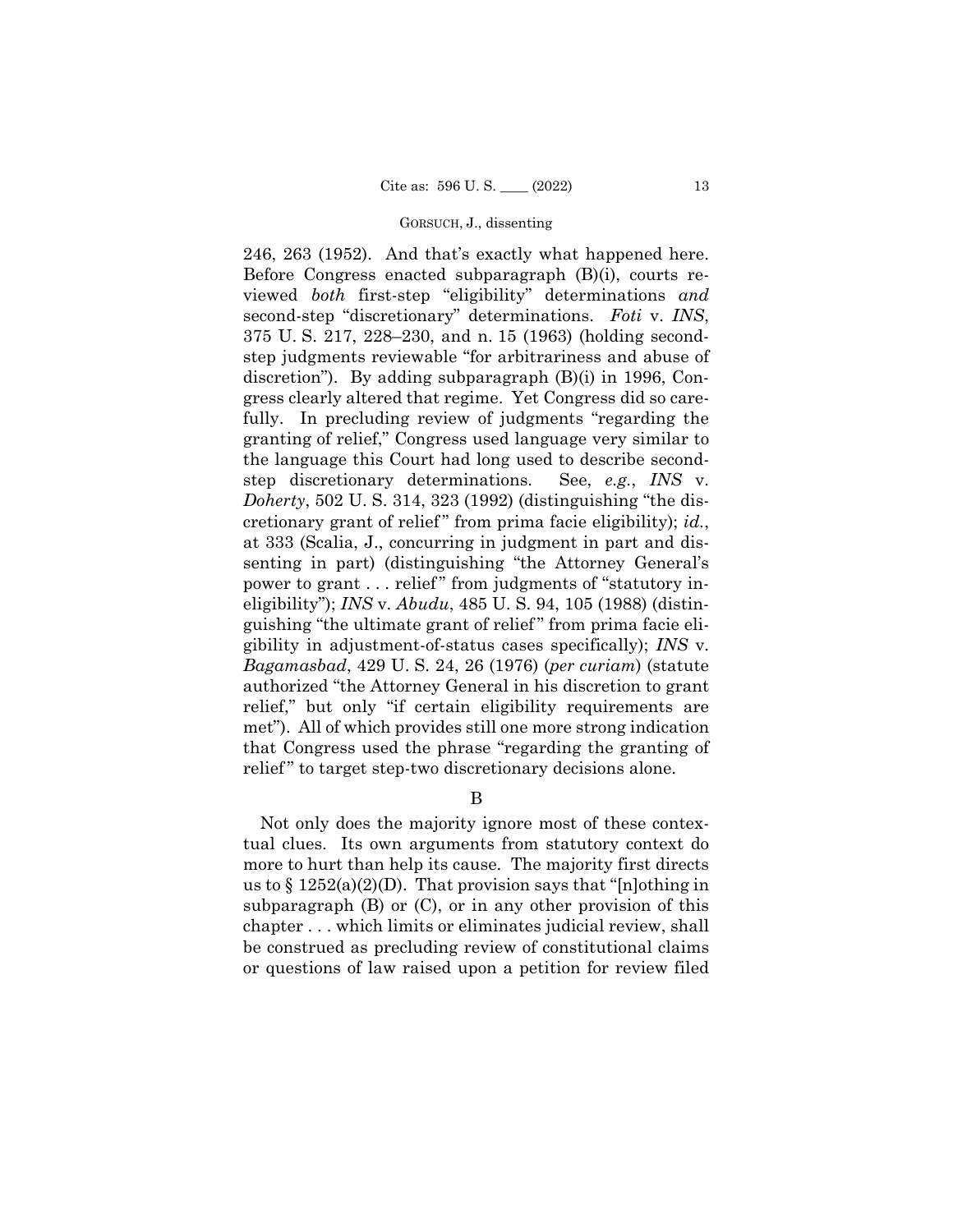with an appropriate court of appeals." According to the majority, this language would make no sense and do no work unless we read subparagraph (B)(i) to bar judicial review of *any* decision under § 1255. As the majority puts it, subparagraph (D)'s directive preserving judicial review for constitutional claims and questions of law necessarily implies that "*something*" must remain unamenable to judicial review under subparagraph (B)(i). *Ante*, at 9. And the only "remaining category" that could be immune from judicial review is subparagraph (B)(i) cases involving "questions of fact" like Mr. Patel's. *Ibid.* 

This argument falters almost immediately. Everyone agrees that, at the very least, subparagraph (B)(i) precludes judicial review of the Attorney General's second-step discretionary judgments "regarding the granting of relief." And everyone agrees that subparagraph (D) restores judicial review of these discretionary judgments only to the extent a legal question or constitutional claim is in play. So, for example, if the Attorney General sought to exercise his discretion to discriminate against an applicant on the basis of race, subparagraph (D) would allow judicial review despite the terms of subparagraph (B)(i). But if no legal or constitutional defect is alleged, judicial review would be impermissible. It is hardly necessary to adopt the majority's interpretation to fit these two provisions together and give each real work to do.

Even more fundamentally, the majority's argument proceeds on a mistaken assumption. On its view, subparagraph (D) must leave something unreviewable under subparagraph (B)(i) for the former to make any sense as an exception. But that takes far too blinkered a view of the statutory scheme; it is not as if these are the only two provisions in our Nation's immigration laws. By its terms, subparagraph (D) operates across a whole chapter of the U. S. Code. And in fact, subparagraph (D) undoubtedly performs real work as an exception with respect to other provisions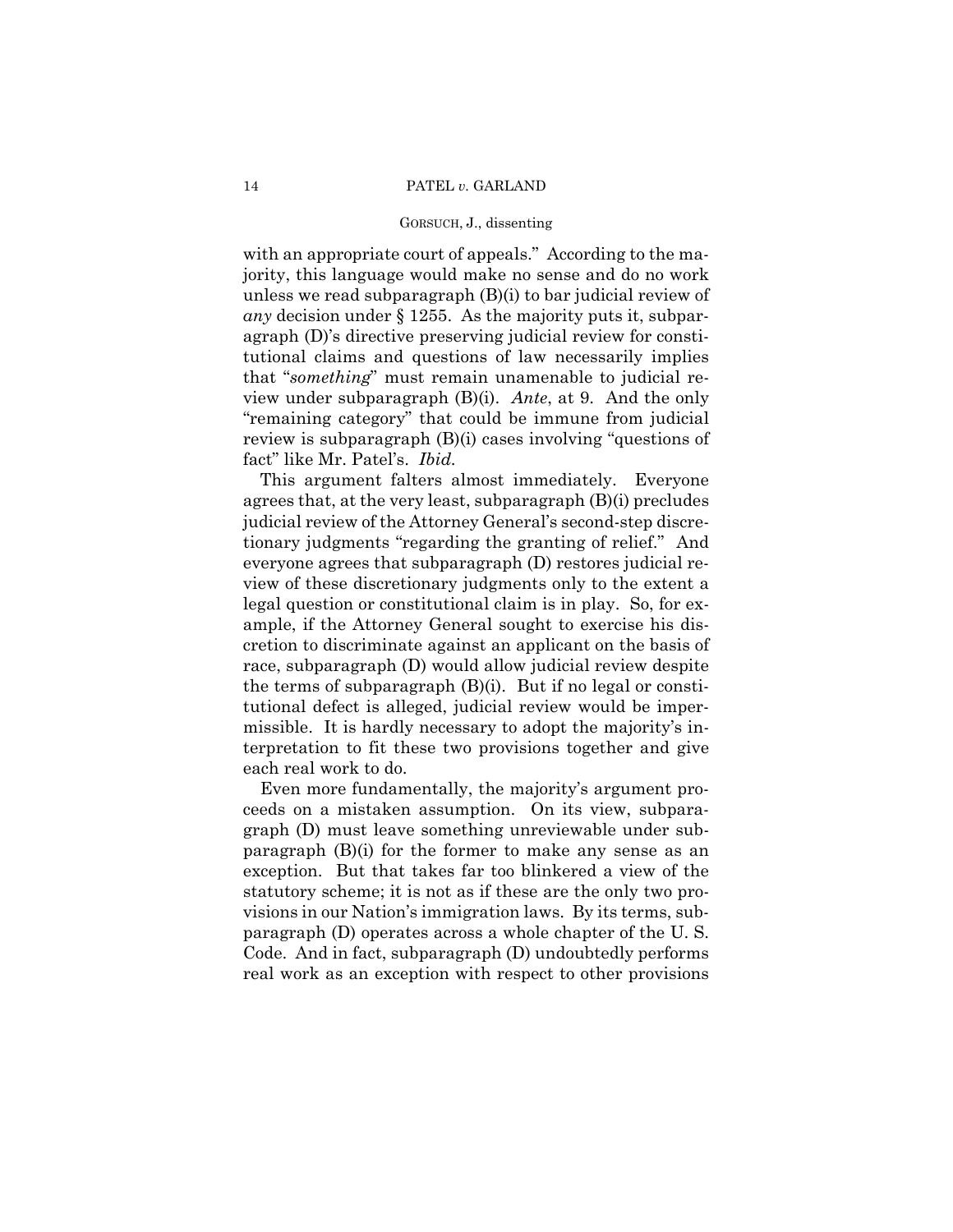besides subparagraph (B)(i). To take just one example, this Court has already decided a case discussing subparagraph (D)'s implications for cases arising under subparagraph (C). See, *e.g.*, *Guerrero-Lasprilla* v. *Barr*, 589 U.S. (2020) (slip op., at 12) (explaining subparagraph (D)'s impact on  $\S 1252(a)(2)(C)$ .

The majority's argument fails for still another reason. It overlooks the "basic principle of statutory construction that a statute dealing with a narrow, precise, and specific subject is not submerged by a later enacted statute covering a more generalized spectrum." *Radzanower* v. *Touche Ross & Co.*, 426 U. S. 148, 153 (1976). Congress enacted subparagraph (B)(i) in 1996 to address the narrow question of judicial review over administrative "denials of discretionary relief." Meanwhile, as the majority acknowledges, Congress adopted subparagraph (D) nearly a decade later and did so to address a much larger problem—the potential that *many* statutes in the INA foreclosing judicial review might be unconstitutional in certain applications. *Ante*, at 9. Congress responded to this potential problem by allowing legal and constitutional challenges under "any other provision of [an entire] chapter" of the U.S. Code.  $\S 1252(a)(2)(D)$ . In doing so, subparagraph (D)'s later-in-time and more general reference to "constitutional claims or questions of law" across a full chapter of the U. S. Code did nothing to disturb subparagraph (B)(i)'s targeted application to judgments "regarding the granting of relief" under  $\S 1255$ . Instead, the statutes work in tandem. The majority's approach ignores this conclusion, and along with it subparagraph  $(B)(i)$ 's specific language.<sup>3</sup>

 pose in court is whether the agency's factual determinations are ones no <sup>3</sup>There's at least one more problem here yet. The majority says subparagraph (D) preserves *constitutional* and *legal* questions for judicial review, and the majority further assumes that Mr. Patel's petition poses only a *factual* question. *Ante*, at 9. But the question Mr. Patel seeks to "reasonable adjudicator" could have adopted given the record before it.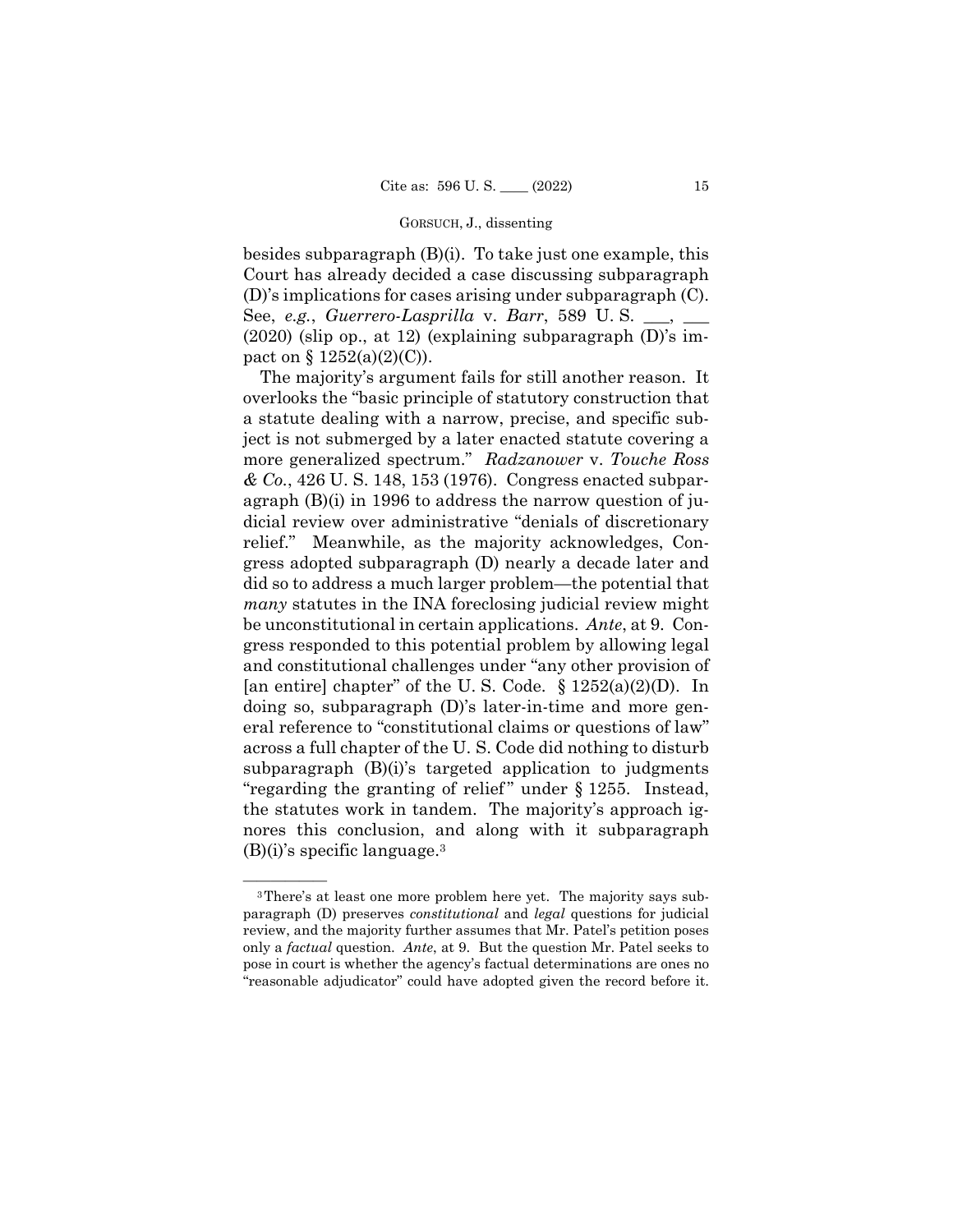#### 16 PATEL *v.* GARLAND

## GORSUCH, J., dissenting

Perhaps sensing the weakness of its main contextual argument, the majority tries another. It insists that Mr. Patel "cannot explain" why subparagraph (B)(i) should be read to allow courts to review the BIA's factual findings when subparagraph (C) prohibits courts from doing so. *Ante*, at 14. But there is no incongruity here. The two subparagraphs use different language and perform different work. Subparagraph (B)(i) only disallows judicial review of judgments "regarding the granting of relief" and covers the mine run of cases. Subparagraph (C) speaks more broadly, precluding review of "any final order of removal," and addresses specifically those aliens who are removable because of past criminal offenses. And it is hardly surprising that Congress might wish to use different language allowing greater judicial review in cases involving noncriminal aliens than in cases involving aliens who have been convicted of criminal offenses in this country.

Tellingly too, the majority's contextual arguments yield an inexplicable anomaly. On its view, subparagraph (B)(i) precludes judicial review of all adjustment-of-status applications, whether an individual seeks to challenge the agency's step-one eligibility determination or its step-two discretionary judgment. Subparagraph (D) then sweeps in to restore judicial review for legal and constitutional questions. But by its terms, subparagraph (D) applies only to "petition[s] for review filed with an appropriate court of appeals."

This feature of the law has profound consequences under

——————

<sup>8</sup> U. S. C. § 1252(b)(4)(B); see *supra*, at 6. The majority never explains why that question is something other than a question of law that subparagraph (D) expressly preserves for judicial review. But why wouldn't it be? Cf. *Colorado Nat. Bank* v. *Commissioner*, 305 U. S. 23, 25 (1938) ("It is settled law that a finding of fact [made by an agency] will not be disturbed on review if it is supported by substantial evidence. But whether there is substantial evidence to support a finding is a question of law").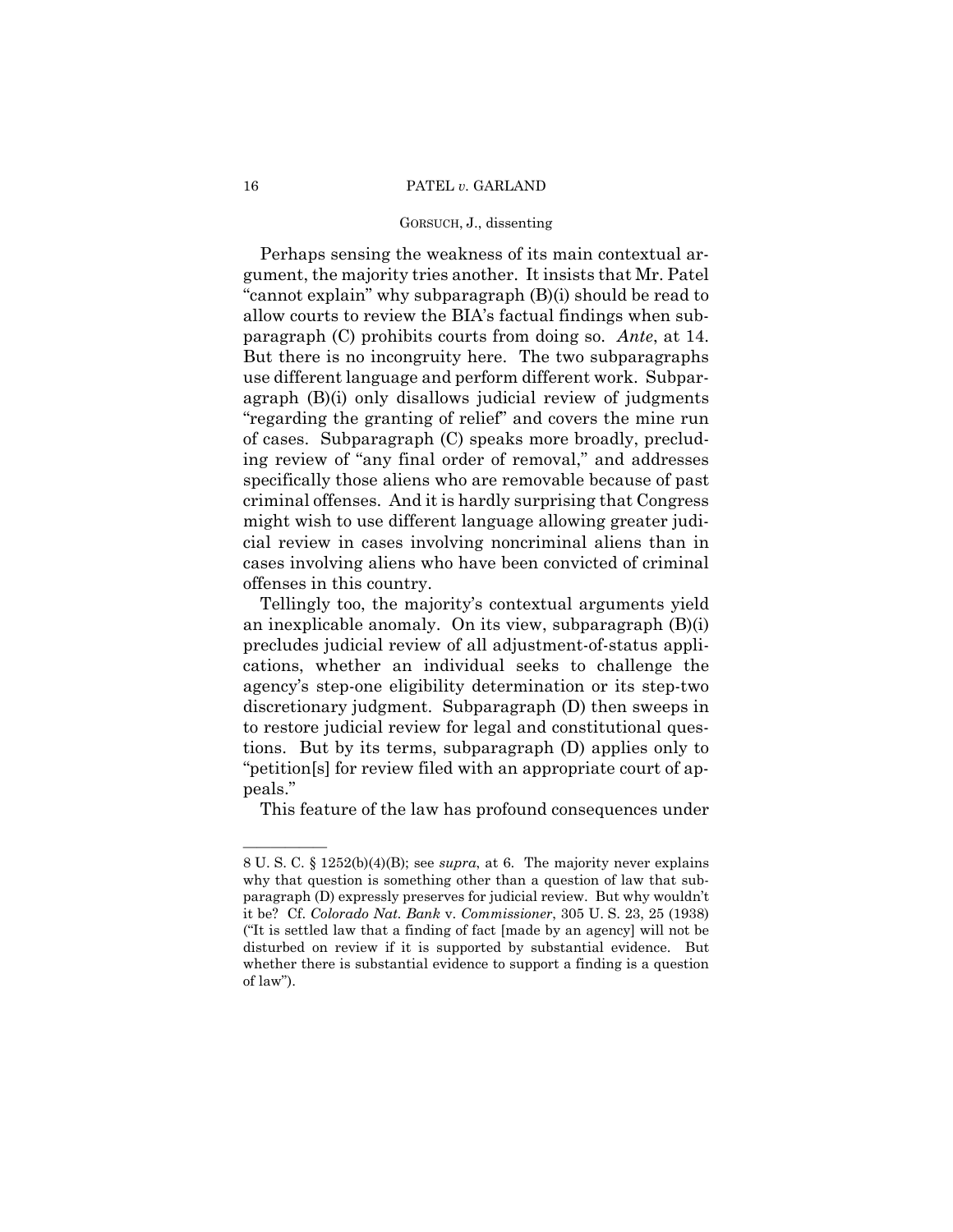the majority's reading of the INA. Yes, on its account, those like Mr. Patel who are subject to removal orders can still challenge at least the agency's legal and constitutional errors by petitioning for review in a federal court of appeals. But individuals frequently seek to adjust their status and secure a green card *outside* the removal context. And when the government rejects an application for adjustment of status in these cases, individuals routinely seek judicial review in *district court*. See Brief for Respondent 39; see also *Sanchez* v. *Mayorkas*, 593 U. S. \_\_\_, \_\_\_ (2021) (slip op., at 3) (reviewing one such challenge). There, subparagraph (D) does not apply to preserve review of legal and constitutional questions. So under the majority's construction of subparagraph (B)(i), individuals who could once secure judicial review to correct administrative errors at step one in district court are now, after its decision, likely left with no avenue for judicial relief *of any kind*. An agency may err about the facts, the law, or even the Constitution and *nothing* can be done about it.

Nor is this some small sideshow. As the government, Mr. Patel, and *amici* stress, thousands of individuals seek to obtain a green card every year outside the removal context the student hoping to remain in the country, the foreigner who marries a U. S. citizen, the skilled worker sponsored by her employer. In the last three months of 2021 alone, USCIS denied more than 13,000 green-card applications, with nearly 790,000 still pending.<sup>4</sup> The agency issues decisions on those applications in unpublished and terse letters, which appear to receive little or no administrative review within DHS. See Brief for National Immigration Litigation

<sup>&</sup>lt;sup>4</sup>See USCIS, Number of I-485 Applications to Register Permanent Residence or Adjust Status by Category, Case Status, and USCIS Field Office of Service Center Location, October 1, 2021–December 31, 2021, https://www.uscis.gov/sites/default/files/document/reports/I485\_performance data  $fy2022qtr1.pdf$  (May 6, 2022).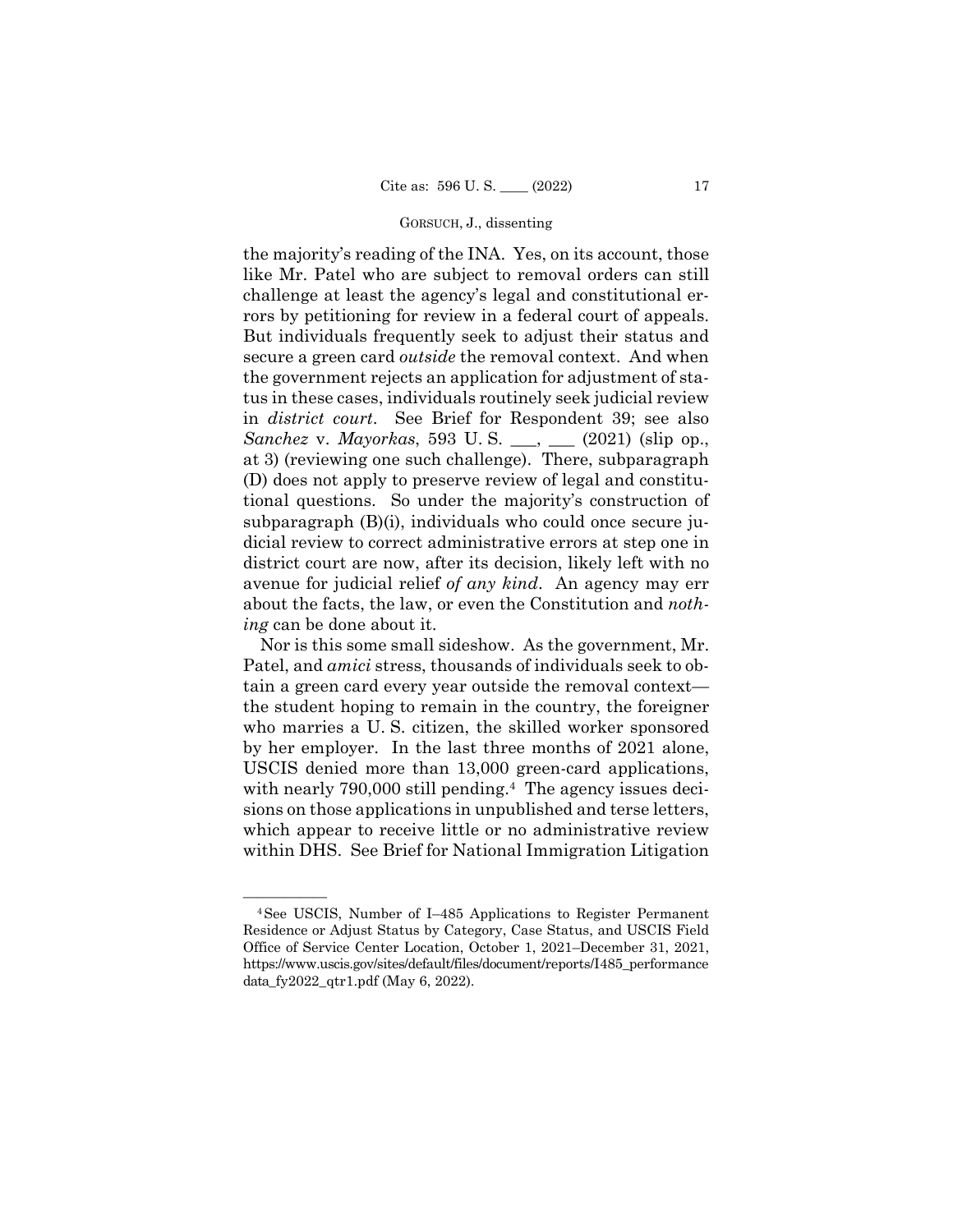Alliance et al. as *Amici Curiae* 25. With so many applications receiving such abbreviated treatment, who can be surprised that DHS sometimes makes serious errors, or may even be tempted to take shortcuts inconsistent with the law? See *id.*, at 23–27 (documenting DHS errors). Until today, courts could correct mistakes like these. But the majority's construction of subparagraph (B)(i) will almost surely end all that and foreclose judicial review for countless law-abiding individuals whose lives may be upended by bureaucratic misfeasance.

 cretionary relief." *Ante*, at 16. But a hunch about unex-The majority's response is hardly satisfying. The majority does not try to explain how its interpretation fits with the usual presumption of judicial reviewability of administrative actions—a presumption it claims to endorse and no party before us questions. *Ante*, at 17. Instead, the majority muses that denying green-card applicants any ability to seek judicial review might be "consistent with Congress' choice to reduce procedural protections in the context of dispressed legislative intentions is no response to our usual presumption of judicial review. Nor is it any answer to the mountain of textual and contextual evidence suggesting that Congress limited judicial review *only* with respect to second-step discretionary decisions, not decisions about statutory eligibility.

Just look, too, at all the guesswork lurking behind the majority's hunch. The majority's argument first depends on a hypothesis that Congress intentionally designed a scheme that encourages individuals who receive erroneous rulings on their green-card applications to overstay their visas and remain in this country unlawfully. Next, it depends on a second-level hypothesis that Congress replaced a presumptive promise of judicial review with a scheme in which judicial review depends on the happenstance of a governmental decision to seek removal. Finally, the majority's position relies on a third supposition—that Congress might